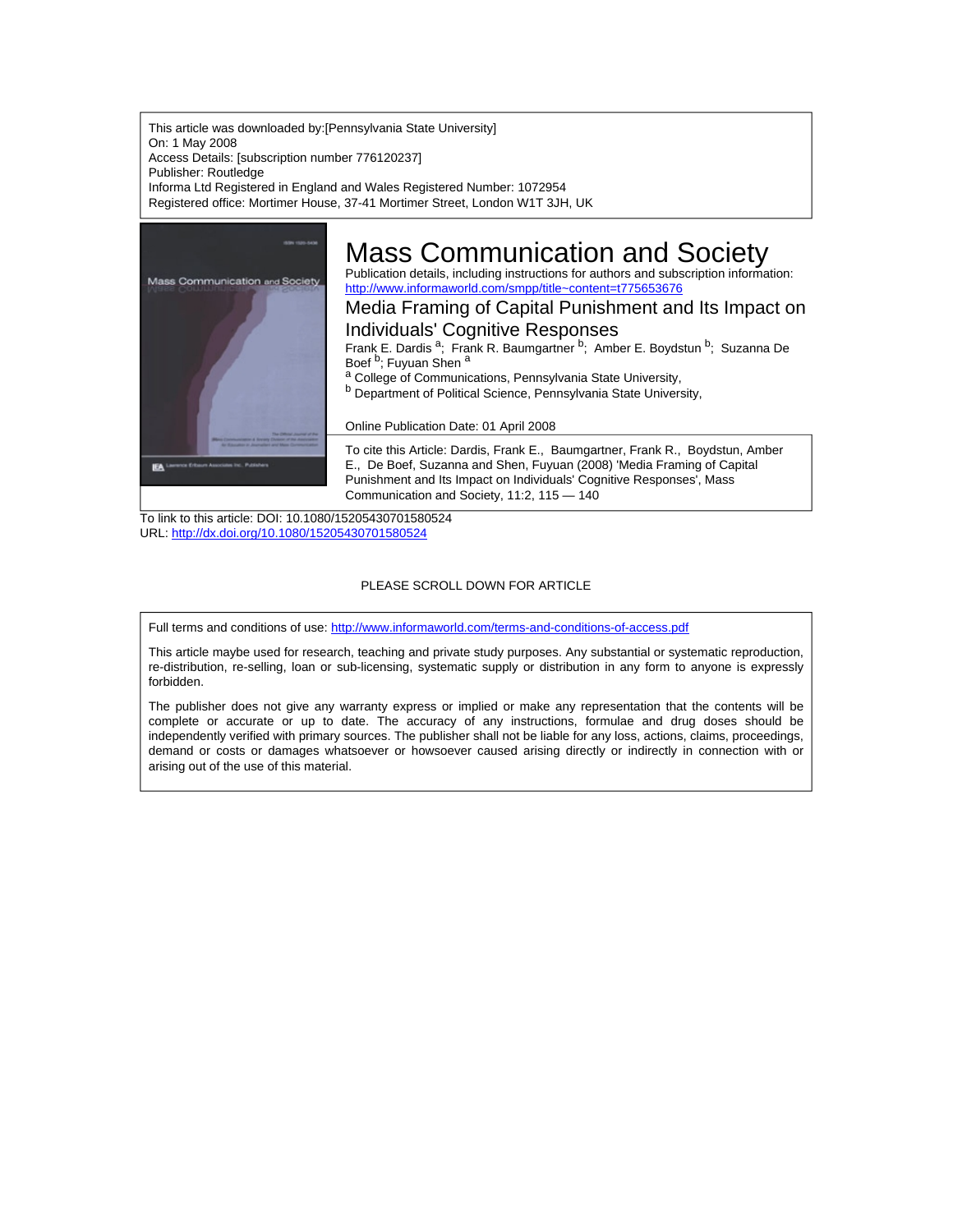*Mass Communication & Society,* 11:115–140, 2008 Copyright © 2008 Mass Communication & Society Division of the Association for Education in Journalism and Mass Communication ISSN: 1520-5436 print / 1532-7825 online DOI: 10.1080/15205430701580524



# Media Framing of Capital Punishment and Its Impact on Individuals' Cognitive Responses

Frank E. Dardis *College of Communications Pennsylvania State University*

Frank R. Baumgartner, Amber E. Boydstun, and Suzanna De Boef *Department of Political Science Pennsylvania State University*

> Fuyuan Shen *College of Communications Pennsylvania State University*

*Itiswellknownthatmassmediahavetheabilitytoframeasociopoliticalissue in specific ways, which can have considerable impact on the public's thoughts and perceptions regarding the issue. Through analyzing coverage of capital*

Correspondence should be addressed to Frank E. Dardis, College of Communications, Pennsylvania State University, 107 Carnegie Building, University Park, PA 16802. E-mail: fed3@psu.edu

**Frank E. Dardis** (Ph.D., University of South Carolina, 2003) is an associate professor in the College of Communications at Pennsylvania State University. His research interests include effects in strategic communications and the effects of mass communication on attitudes toward sociopolitical issues.

**Frank R. Baumgartner** (Ph.D., University of Michigan, 1986) is the Bruce R. Miller and Dean D. LaVigne Professor of Political Science at Pennsylvania State University. His research focuses on public policy, agenda-setting, and interest groups in Amercian politics.

**Amber E. Boydstun** is a doctorial student in political science at Pennsylvania State University. Her research explores the influence of issue-definition on media agenda control.

**Suzanne De Boef** (Ph.D., University of Iowa, 1994) is an associate professor in the Department of Political Science at Pennsylvania State University. Her research examines the dynamics of public opinion, elections, and public policy and the statistical methods used to analyze them.

**Fuyuan Shen** (Ph.D., University of North Carolina at Chapel Hill, 1997) is an associate professor in the College of Communications at Pennsylvania State University. His research focuses on the effects of strategic communications and political communication.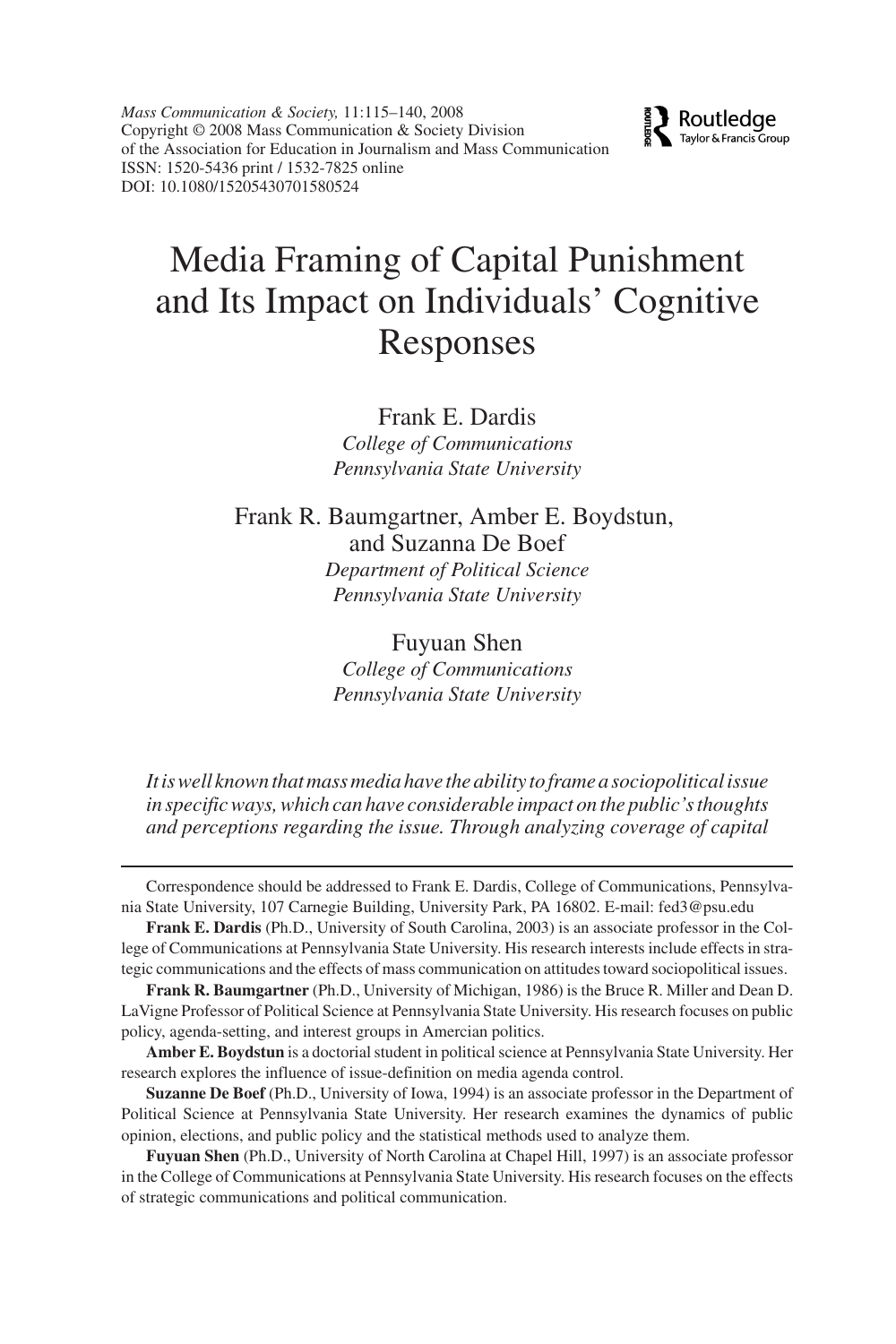*punishment in the*New York Times*since 1960 and then conducting an experiment in which we assessed individual-level responses to differently framed news stories, we show (a) the dramatic emergence of a new "innocence frame" within the past 10 years that accentuates imperfections in the justice system, and (b) the much greater impact of this frame on individuals' thoughts—in particular on those who favor the death penalty—when compared to the traditional morality-based frame. We suggest that the latter finding can be explained because individuals tend to resist changing their interpretations of issues based on arguments that contradict their core moral or religious beliefs; however, they seem quite receptive to new information along dimensionsthattheypreviouslyhadnotconsidered.Thisresearchalsoimplies that U.S. trends toward lower sentencing rates and eventual public opinion changes are likely to continue as long as media and public discussion remains focused on questions regarding flaws in the justice system.*

Thirty articles appeared in the *New York Times* in 1996 concerning capital punishment; the bulk of these reported opinions, news, or events leading toward the application of the death penalty. In 2000, 235 articles appeared, and the overwhelming majority of these were critical of the death penalty. During that same year, public support for the death penalty in the United States fell to 66%, considerably lower than the 80% reported only 6 years prior (see Figure 1) and the lowest it had been since the 1970s (Sourcebook of Criminal Justice Statistics Online, 2006), when two landmark Supreme Court decisions greatly affected the landscape of the debate. The level of support dropped even further to 64% in 2004 and 2005. In just a few short years, the issue was reframed to focus on errors and mistakes within the justice system and the possibility of executing the wrong person. How dramatic was this shift in media framing? How might this shift affect public opinion and/or policy regarding this much-debated issue? Alhough the study presented here does not specifically address public opinion through statistical analysis, the research described in this article provides meaningful insight that we believe can help answer these questions.

In this article, we follow the recent history of capital punishment with an emphasis on media framing. Any sociopolitical issue can be understood in many different ways, and discussion typically focuses on a small subset of the full set of dimensions because such complex issues must be simplified (Druckman, 2001a; Jones & Baumgartner, 2005). Much media coverage on the death penalty issue deals with legal aspects (e.g., the arguments of the defense and prosecution in specific cases, court rulings, the appellate process, state vs. national powers, etc.). In this coverage, the death penalty often has been reported in terms of constitutionality because of the judicial nature of the individual cases and of the concept itself. But when capital punishment is discussed more generally, outside the realm of the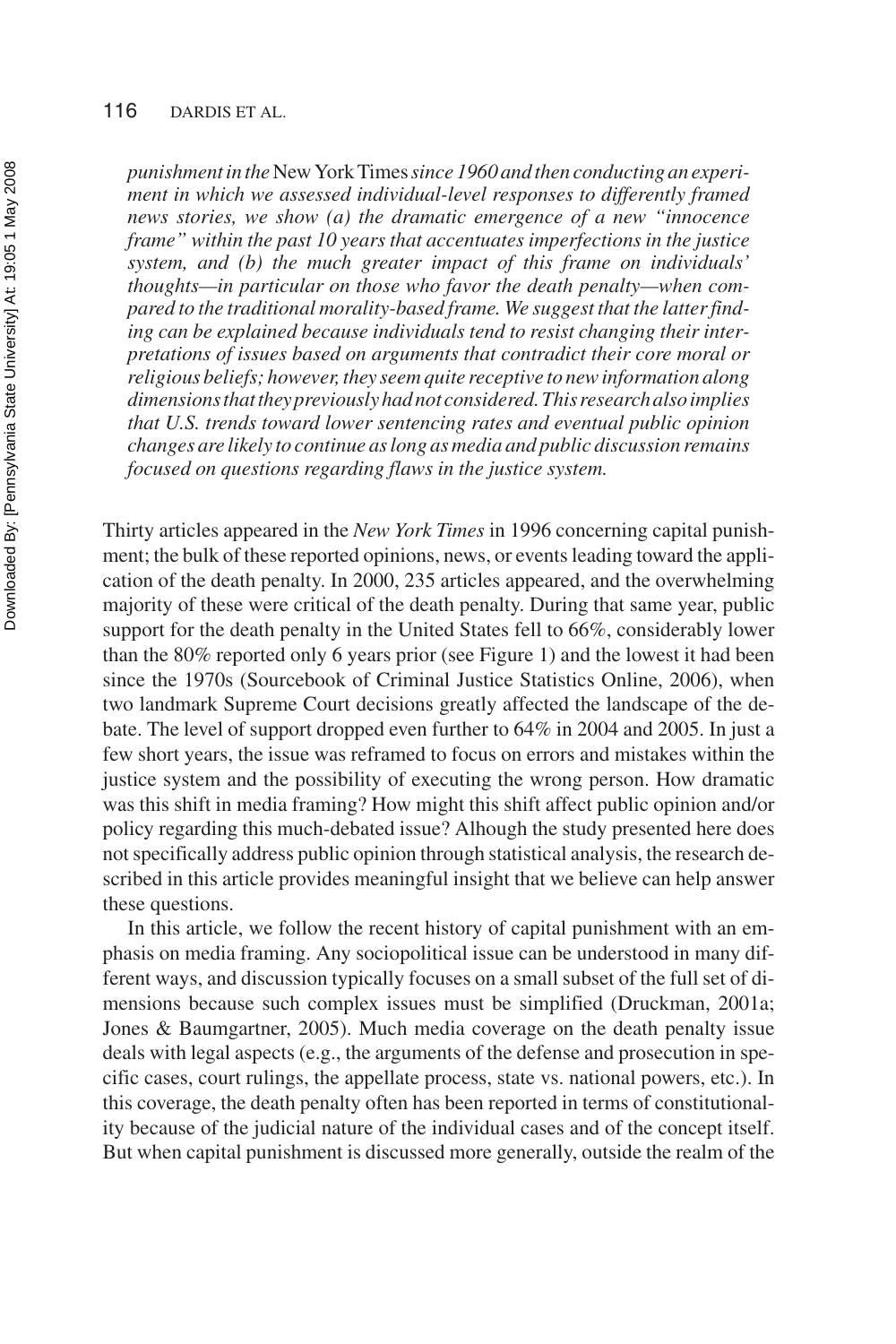

FIGURE 1 Percentage of U.S. population in favor of death penalty. *Note*. The figure shows the percentage of Americans who answered "yes" to the following question administered by the Gallup Organization: "Are you in favor of the death penalty for a person convicted of murder?" The value for 2003 is computed by averaging the May and October responses for that year. Source: Sourcebook of Criminal Justice Statistics Online (2006).

legal system, media and public debate long has focused on a simple moral question: whether it is right or wrong to kill as punishment.

There are, of course, many other frames through which this issue can be analyzed or discussed: whether capital punishment is an effective deterrent, whether it is applied equitably, how the United States is perceived abroad, whether it is cost-effective compared to alternative punishments, and so on. However, in recent years, a new frame has catapulted to dominance in the death penalty debate: No matter what one thinks about the morality of the question, can we be certain that the justice system can process thousands of cases and not make a single error? This new "innocence frame" is quite different from the previous frames: Executing the wrong person is an unpopular idea across the board. Thus the death penalty is not unlike many other important sociopolitical issues that have witnessed changes in media and/or public focus over time. However, this study is the first to conduct a media-framing analysis of the death penalty over the previous 5 decades. In addition, not only do we identify and quantify the ubiquity of media frames over this period but we also investigate the effects that certain frames may have on individual-level perceptions of the issue.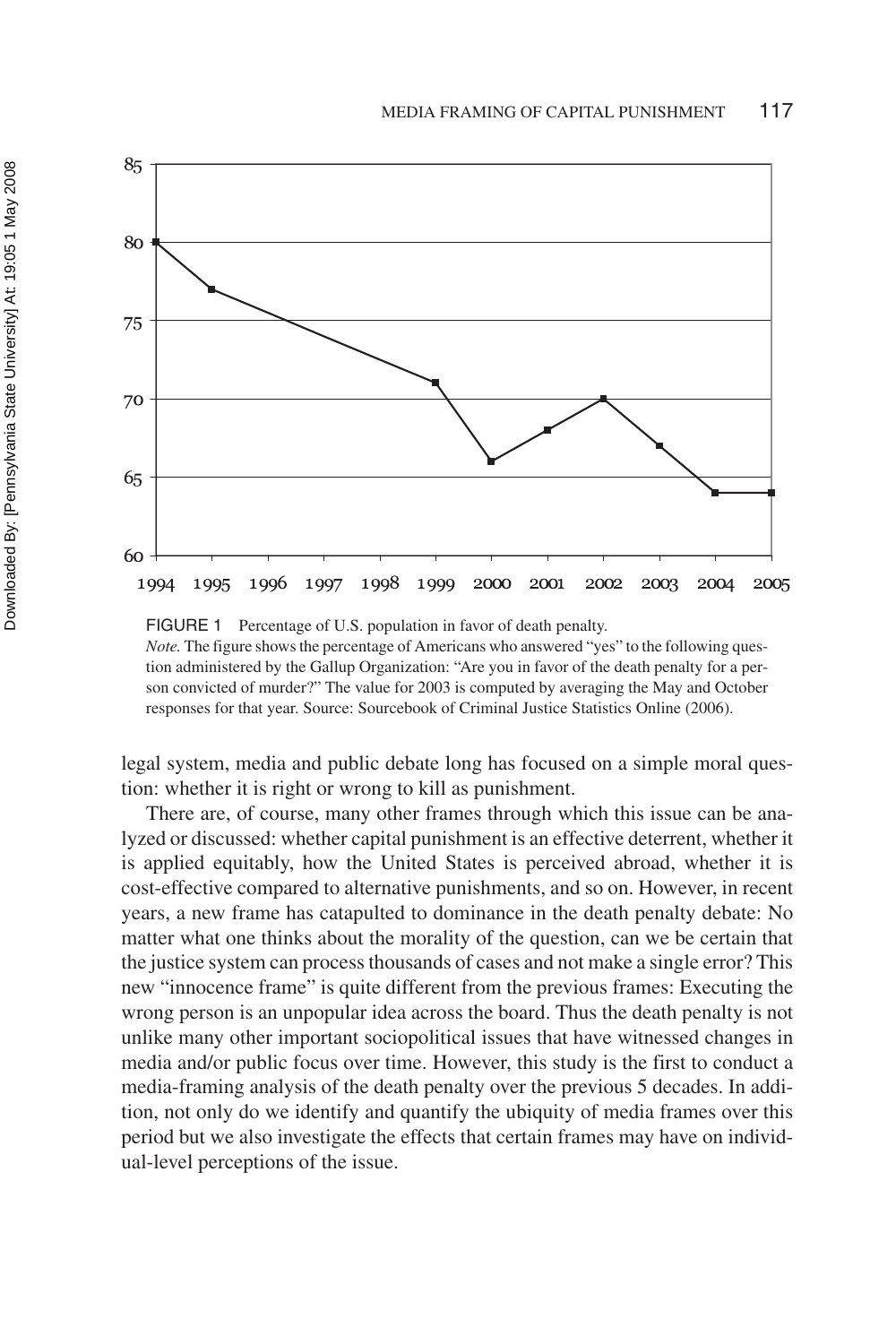Via a content analysis and an exploratory experiment, respectively, we present two types of results. First, there is uncontestable evidence that discussion of the death penalty has been altered by a new and unprecedented media focus on the possibility of errors in the system, an eventuality with which no one is comfortable. Second, this frame is different from previous frames used by proponents or opponents of the death penalty in recent decades because, in contrast to other frames, the innocence dimension is engaging not only to individuals who already agree with its conclusion (that capital punishment is wrong) but also to those predisposed against this opinion. Previous frames, in particular the long-dominant morality frame, may be quite reinforcing to those who already agree with a particular side of the debate, but argumentation along these frames typically is not convincing to those who already are on the other side of the debate in the first place.

Therefore, our study differs from previous framing studies that investigated the effects elicited through simply counterarguing or "counterframing" a sociopolitical issue along the same dimension. For example, Brewer and Gross (2005) examined the effects of framing an argument as either for or against a school voucher program, but both arguments invoked equal treatment of all students as the dimension of the debate. Likewise, two classic studies on affirmative action (Gamson & Modigliani, 1987; Kinder & Sanders, 1996) examined frames that presented the issue as either a beneficial initiative that could help level the societal playing field or reverse discrimination; again, these simply are oppositely valenced arguments within the same dimension or "frame" (equality). We currently conceptualize these types of frames as "conflict-reinforcing" frames because they merely counteract an opposite argument within the same dimension of a debate. They do not really "reframe" a debate; they simply encourage polemic within a specific, existing frame of reference. "Conflict-displacing" frames, on the other hand, serve to readjust the structure of the debate by introducing an entirely new set of considerations that are not necessarily contradictory to any existing arguments. In this study, we identify the rise of such a frame in media coverage of the death penalty debate and subsequently examine the effects that such framing may elicit on individuals' thoughts about the issue.

#### LITERATURE REVIEW

According to Gamson and Modigliani (1987), a frame is "a central organizing idea or story line that provides meaning to an unfolding strip of events, weaving a connection among them … . The frame suggests what the controversy is, [offering information] about the essence of the issue" (p. 143). Framing is thus the process by which media, politicians, or anyone else can highlight certain aspects of socio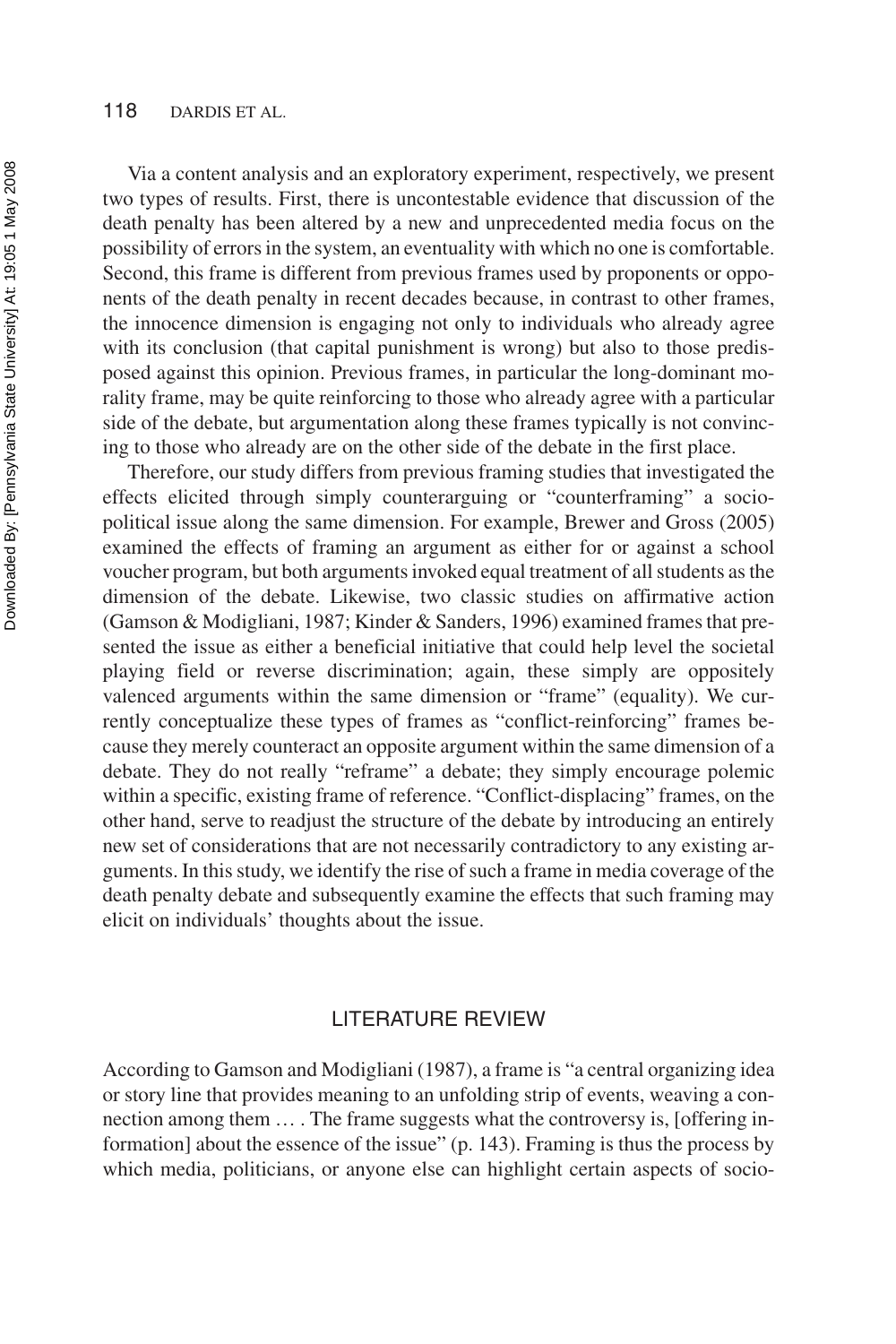political issues and simplify them, while also connecting them with the larger sociopolitical world.

Prior research has indicated that framing in many forms, and media framing in particular, can have the potential to influence what individuals take into consideration in forming opinions and making decisions on controversial or ambivalent issues (Domke, Shah, & Wackman, 1998; Iyengar, 1991; Nelson & Oxley, 1999). Scholars have found, for example, that whether a Ku Klux Klan rally was framed as either a racist provocation or an exercise of free speech led to different interpretations and levels of tolerance of the rally (Nelson, Clawson, & Oxley, 1997). Similarly, Iyengar showed that framing an issue episodically (focusing on individual cases) rather than thematically (focusing on broader social contexts) encouraged people to blame poverty on individuals, whereas thematic frames encouraged people to blame poverty on the government or "the system."

Many complex sociopolitical issues have seen their media frames shift in substantial and lasting ways. Smoking, nuclear power, welfare, and any number of issues can be cited that illustrate the possibility of dramatic shifts in media framing (Baumgartner & Jones, 1993; Gamson & Modigliani, 1989; Iyengar, 1991). These frames can influence how citizens think about an issue (Chong, 1996; Fine, 1992; Jacoby, 2000; Nelson, Clawson, et al., 1997; Nelson & Kinder, 1996; Nelson & Oxley, 1999; Nelson, Oxley, & Clawson, 1997; Pollock, 1994; Terkildsen & Schnell, 1997; Tversky & Kahneman, 1986), and these changing understandings, in turn, can affect public opinion and/or policy (Baumgartner & Jones, 1993, 2002; Kellstedt, 2000; Schneider & Ingram, 1993; Stimson, MacKuen, & Erikson, 1995). Citizens, for their part, are exposed to frames not as blank slates but with prior dispositions (Berinsky & Kinder, 2000; Brewer, 2000; Iyengar, 1991; Shah, Domke, & Wackman, 1996; Shen, 2004), varying degrees of interest and knowledge (Haider-Markel & Joslyn, 2001; Iyengar, 1991; Kinder & Sanders, 1990; Nelson, Oxley, et al., 1997), and varying levels of attentiveness (Price & Na, 2000).

Some frames are old, familiar, and relatively ineffective because, although perhaps "remotivating" supporters, they are unlikely to convince opponents; individuals typically focus on evidence-confirming information and search for cognitions that justify their existing conclusion(s) (e.g., Kunda, 1990; Umphrey, 2004). We refer to these as conflict-reinforcing frames because they reinforce divisions already present in the distribution of opinion, thereby supporting the status quo. Others, which we call conflict-displacing frames, are potentially more appealing to opponents and therefore have the potential to change the structure of a debate. These frames work by structuring the alternatives in a new way, thereby eliciting a cognitive response that moves an individual away from her or his established way of thinking of the issue. Regarding the sociopolitical issues just cited, analysts found that a "new" frame was not necessarily directly in con-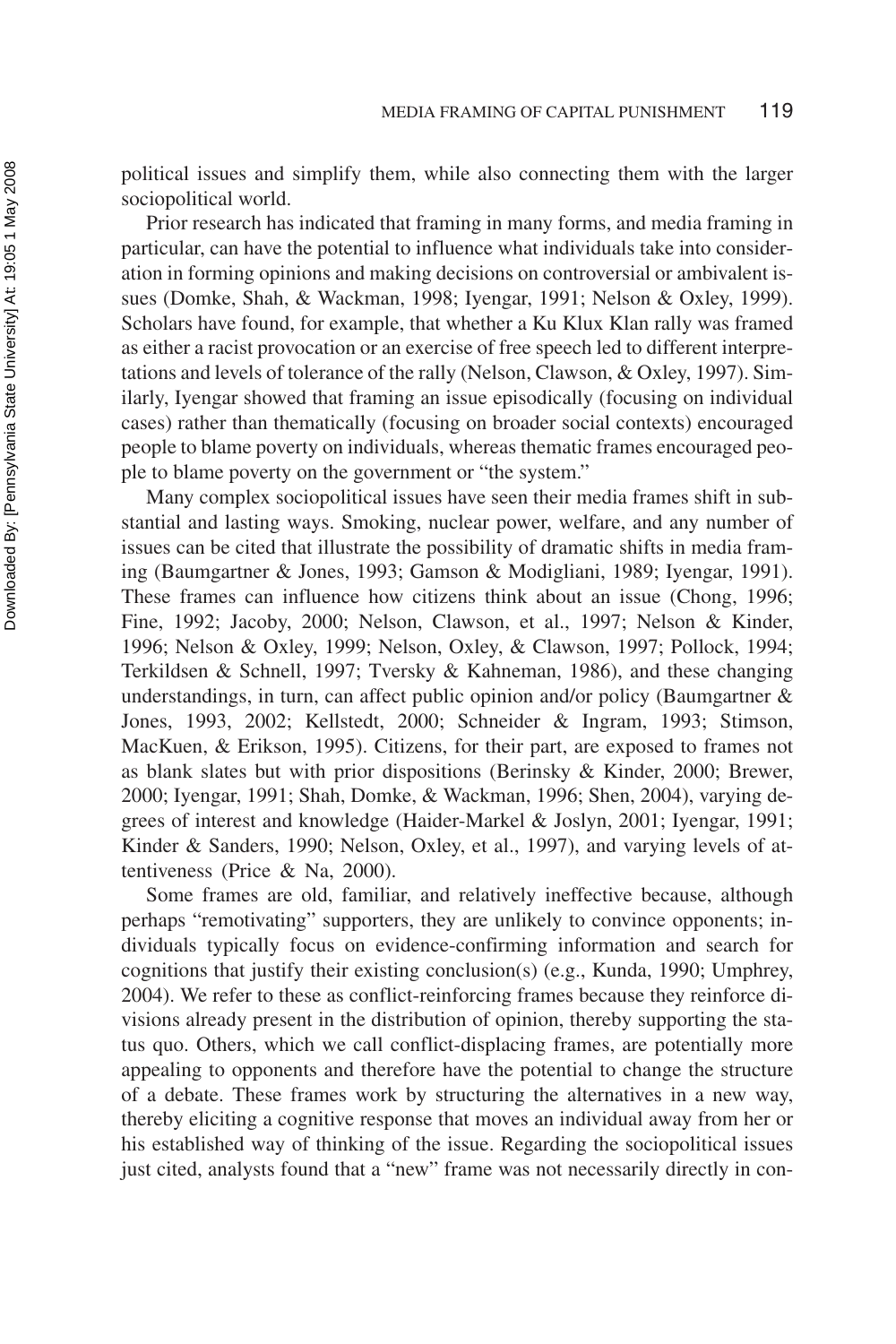trast to the "old" ones; in fact, rather than disputing the particular arguments espoused by opponents within an existing dimension of debate, the new frame simply shifted attention to a different set of questions or to a different way of understanding the issue (e.g., Gamson & Modigliani, 1989; Nelson, Clawson, et al., 1997).

Thus, the goal of our research is to answer two fundamental questions: (a) How has media framing of capital punishment evolved over the past several decades, and to what extent has this framing included either conflict-reinforcing or conflict-displacing frames? (b) Do individuals indeed react differently to conflict-reinforcing versus conflict-displacing frames? We address these questions with a combination of media content analysis and experimental data.

# MEDIA COVERAGE OF THE DEATH PENALTY: A CONTENT ANALYSIS OF THE NEW YORK TIMES

Since 1973, 127 people have been released from death row in the United States (Death Penalty Information Center, 2008) and, as of 2006, there were some 3,300 inmates on death row (U.S. Department of Justice, 2006). Where the standard of "reasonable doubt" long has been accepted for criminal convictions, critics argue that it should be absolute certainty in the case of executions; indeed, an error in this instance could not ever be corrected after the fact. Some people may argue that this is why capital punishment should be banned; there is no guarantee that an innocent person never will be executed, mainly because of expected flaws in any system as large as the U.S. legal/judicial system. Another way to frame the debate focuses on moral grounds: the standard "eye-for-an-eye" as just punishment versus the "who are we to determine who shall live and die" arguments. Still other dimensions may focus on racial/socioeconomic inequality, or victim's rights, or the grounds of deterrence (does capital punishment actually deter future murder), and so on.

Regarding all this, an important endeavor would seem to be determining how the capital-punishment issue historically has been covered or portrayed in the U.S. media. However, considering how important an issue it is in the United States and considering extant knowledge about the impact of media framing and agendasetting, there remains a dearth of research examining exactly how this issue has been framed in the media. Our study provides insight into this matter by seeking to identify the tone and frames through which the death penalty debate has been covered in newspaper articles over the past several decades. Of course, any general trends in coverage can correspond with many events surrounding capital punishment, but they also may reflect important shifts in the actual nature of the discussion. Therefore, we offered a research question: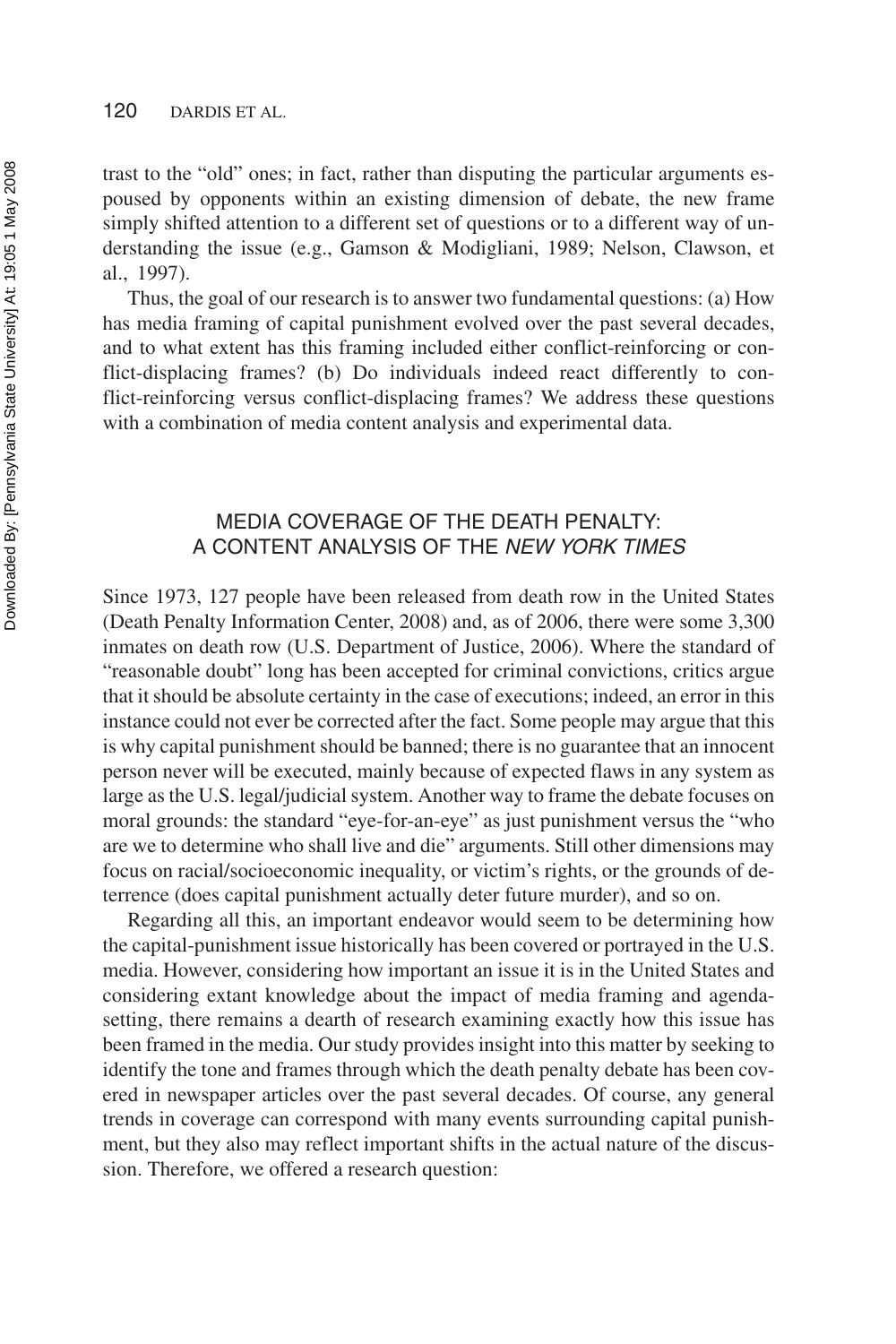RQ1: How has media coverage and framing of the death penalty evolved since 1960, and are there any particular patterns or shifts over time?

#### Method

To track the frames used in the capital punishment debate in the United States, we analyzed all abstracts from the *New York Times Index* listed under the heading "capital punishment" between 1960 and 2003 (3,692 abstracts in all).<sup>1</sup> Although we realized that this obviously should not be construed to represent all media coverage of the issue in the United States over that span, we selected the newspaper because of its typical dominance in coverage of such sociopolitical topics and its common use as the source "of record" in much mass communication research and other media analyses.

Two researchers each coded half of the abstracts according to coding procedures briefly summarized here and available in unabridged form from the authors.<sup>2</sup> For each abstract, coders recorded the date, the first three words, the article type (i.e., news, editorial, op-ed, or letter to the editor), and the overall valence or tone of each abstract (i.e., pro-death penalty, anti-death penalty, or neutral/uncodeable). Pro and anti stories were conceptualized to apply not only to editorial statements or expressed opinion but also more commonly to news reports of events that would lean toward or against the application of capital punishment in general. For example, a report of an appeal denied was coded pro-death penalty, whereas a report of flaws in the legal representation or the mental capacity of a defendant was coded anti-death penalty.

Finally, the content of each abstract was coded using an exhaustive list of 67 different arguments that could be made for, against, or in neutral reference to the death penalty. These 67 arguments were clustered within seven dimensions of the issue (i.e., frames): efficacy, morality, cost, constitutionality, fairness, mode of execution, and international arguments.3 Intercoder reliability (Holsti, 1969) was .98 at the first level of coding (seven main categories plus one "other" category) and .92 at the second level of coding (67 distinct arguments).

Each argument was conceptualized as unidimensional and measured separately, although many articles employed more than one argument. It also is impor-

<sup>1</sup>We used abstracts contained in the *New York Times Index* instead of full-text articles for the sake of feasibility. Under the right conditions, this is a proper method (see Edy, Althaus, & Phalen, 2005).

<sup>2</sup>Thanks to Cheryl Feeley for doing the bulk of this work for her senior thesis and for allowing us to use and update the data she collected.

<sup>&</sup>lt;sup>3</sup>We based these dimensions and component arguments on the theoretical understanding of the capital punishment issue gained from historical research and on conversations conducted with staff at The Justice Project in Washington, DC. Thanks to the staff of The Justice Project, especially Laura Burstein, Director of Communications, and Peter Loge, former director of the Campaign for Criminal Justice Reform.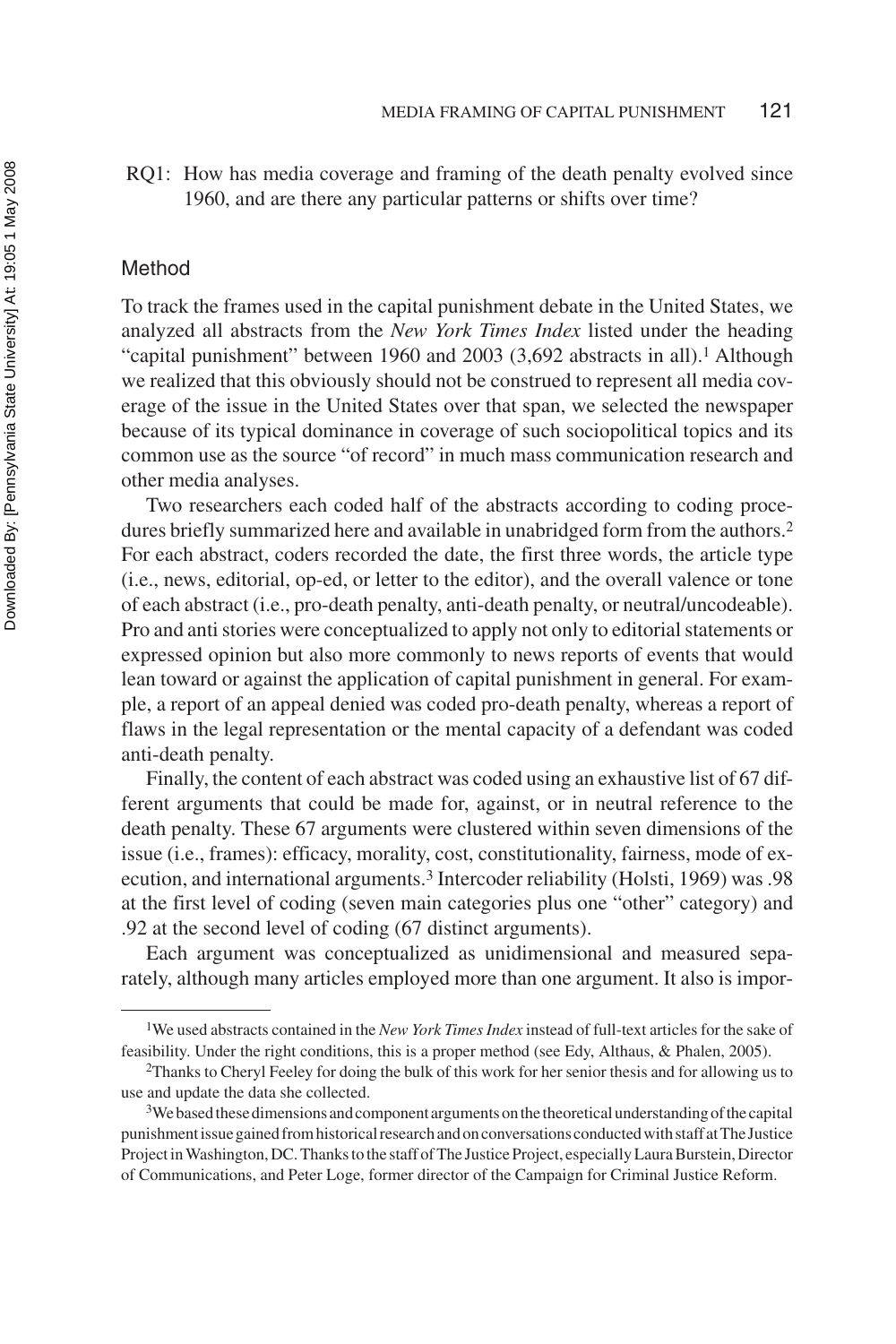tant to note that the arguments as conceptualized were consistent over time. That is, no arguments were defined in historically or context-related terms (e.g., there is no argument specifically for "Timothy McVeigh" or any other defendant). Rather, they all were listed in terms of the underlying frame that they reflected, and a different code was defined for each distinct argument made. Such a method allowed us to compare the relative prevalence of different frames and arguments over time.

#### **Results**

In response to RQ1, Figure 2 shows the number of *New York Times* stories relating to capital punishment from 1960 to 2003. A total of 3,692 stories appeared during this time, with substantial peaks of coverage in 1976 and 1977—just after the Supreme Court reinstated the death penalty after the 1972 decision invalidating state capital punishment laws—and then again in 2000. During these two periods, the newspaper carried more than 150 articles per year, more than one story every other day. Figure 2 indicates that the issue emerged onto the media agenda in the 1970s; there was little coverage, less than one article per week, before 1972. Coverage has grown substantially in recent years even though there has been no monumental Supreme Court decision such as those of 1972 and 1976. Rather, more recent coverage, especially that peaking in the unprecedented levels of coverage in 2000, related to the size of the death-row population and various challenges to the system



FIGURE 2 Number of stories on capital punishment in the *New York Times*, 1960–2003.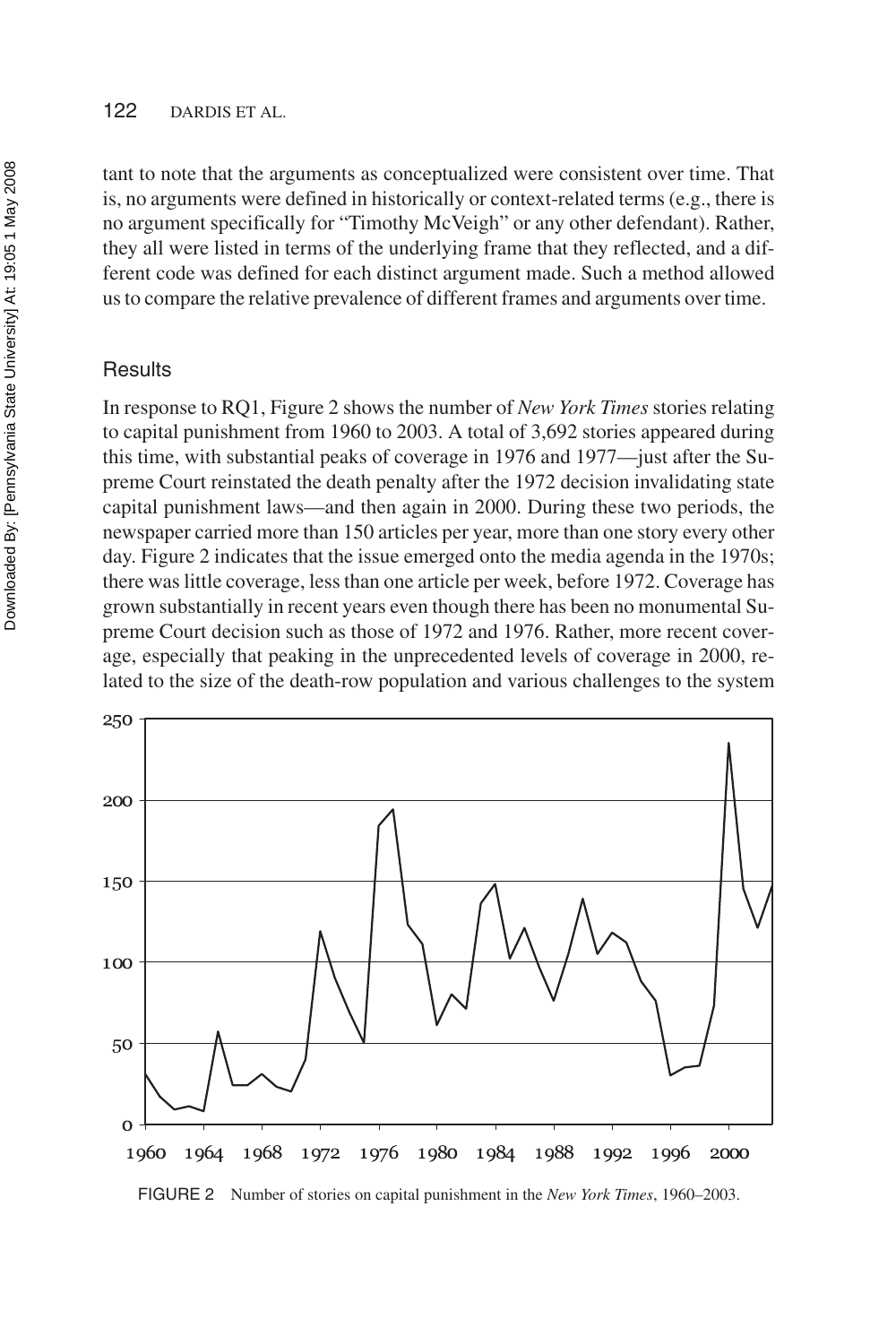based on juvenile offenders, the mentally handicapped, and the concept of "innocence." The number of front-page stories grew as well, from just 1 in 1960 to 2 in 1970, then 4 in 1980, 8 in 1990, and 19 in 2000. Clearly, the issue has been rising on the media agenda in recent years, especially since the late 1990s.

The tone of coverage also has changed considerably over time. There are many ways to assess this, but we conducted a simple count of the number of prodeath-penalty stories minus the number of anti-death-penalty stories per year. Figure 3 shows that a net anti-death-penalty tendency was apparent in news coverage of capital punishment leading up to the ban on executions in 1972. During the period of the constitutional moratorium (1972–1976), a substantial increase in pro-death-penalty coverage followed; much of this was the reporting of state legislative efforts to craft new capital laws that would pass constitutional muster. In the ensuing period, from approximately 1978 to 1993, a steady if erratic trend toward increased pro-death-penalty reporting became apparent, reflecting increased usage of capital punishment and a greater number of death sentences. This trend reversed again, quite dramatically, after the 1993 peak. By 1993, the imbalance toward pro-death-penalty stories appearing in the newspaper was as high as it had ever been, slightly higher even than in 1973 when states were just revising their laws to reinstate the penalty after they were overturned in 1972. From this point



FIGURE 3 Net tone of coverage on capital punishment in the *New York Times*, 1960–2003. *Note*. The figure shows the number of stories with a pro-capital-punishment theme minus the number with an anti-capital-punishment theme. Neutral or uncodeable stories are not counted.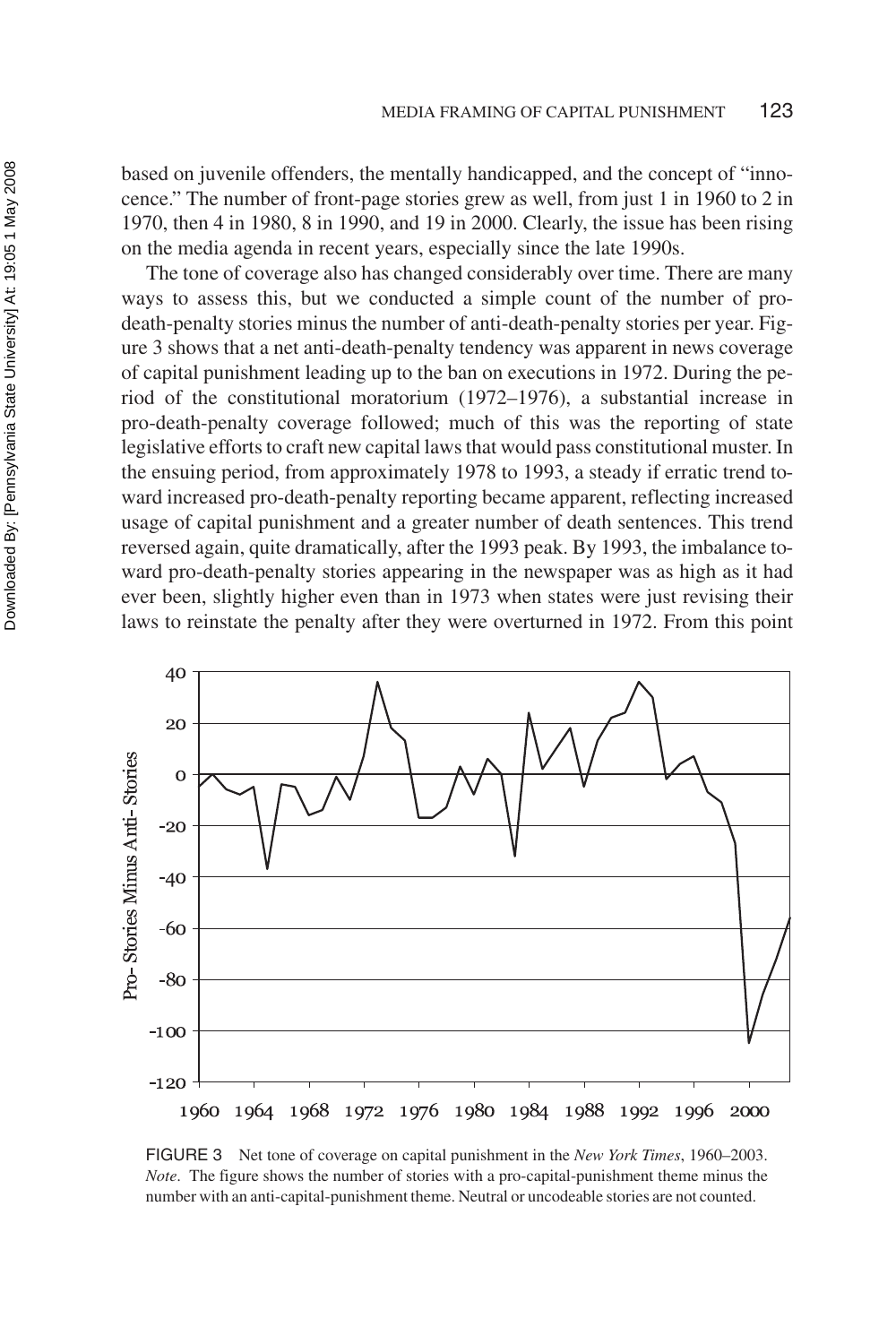onward, a dramatic shift began to take place so that by 1997 there was a net predominance of anti-death-penalty stories. By 2000, after this trend had continued, a pattern of anti-death-penalty news was consistent. Coverage also was the most unbalanced in history. Thus, in fewer then 10 years we can see a move from one historic imbalance in media discussion to its exact opposite. The latter, in 2000, was by far the larger of the two and mainly was because of the rise of the "new" innocence frame, discussed next.

Our framing analysis also revealed that issues of constitutionality were the single most common theme in coverage over most of this period; more than 1,300 articles mentioned discussions of this type, with peaks coming in 1972, 1976, and the years following that, in the mid- to late 1980s, and finally in the early 21st century as the constitutionality of capital punishment for juveniles and the mentally handicapped became important controversies (see Figure 4). Morality frames have been less prominent over time, with 574 stories focusing on these. Discussion of morality has been prominent since 1972, especially from 1972 to 1978 when the constitutionality of the entire death penalty was hotly debated. Since then, moral issues have never completely disappeared from the media agenda, but they have been significantly less prevalent.



FIGURE 4 Dimensions of debate in coverage on capital punishment in the *New York Times*, 1960–2003.

*Note*. In this figure, we combine the frames of efficacy, cost, mode, international, and other into a single group called "other" for ease of presentation.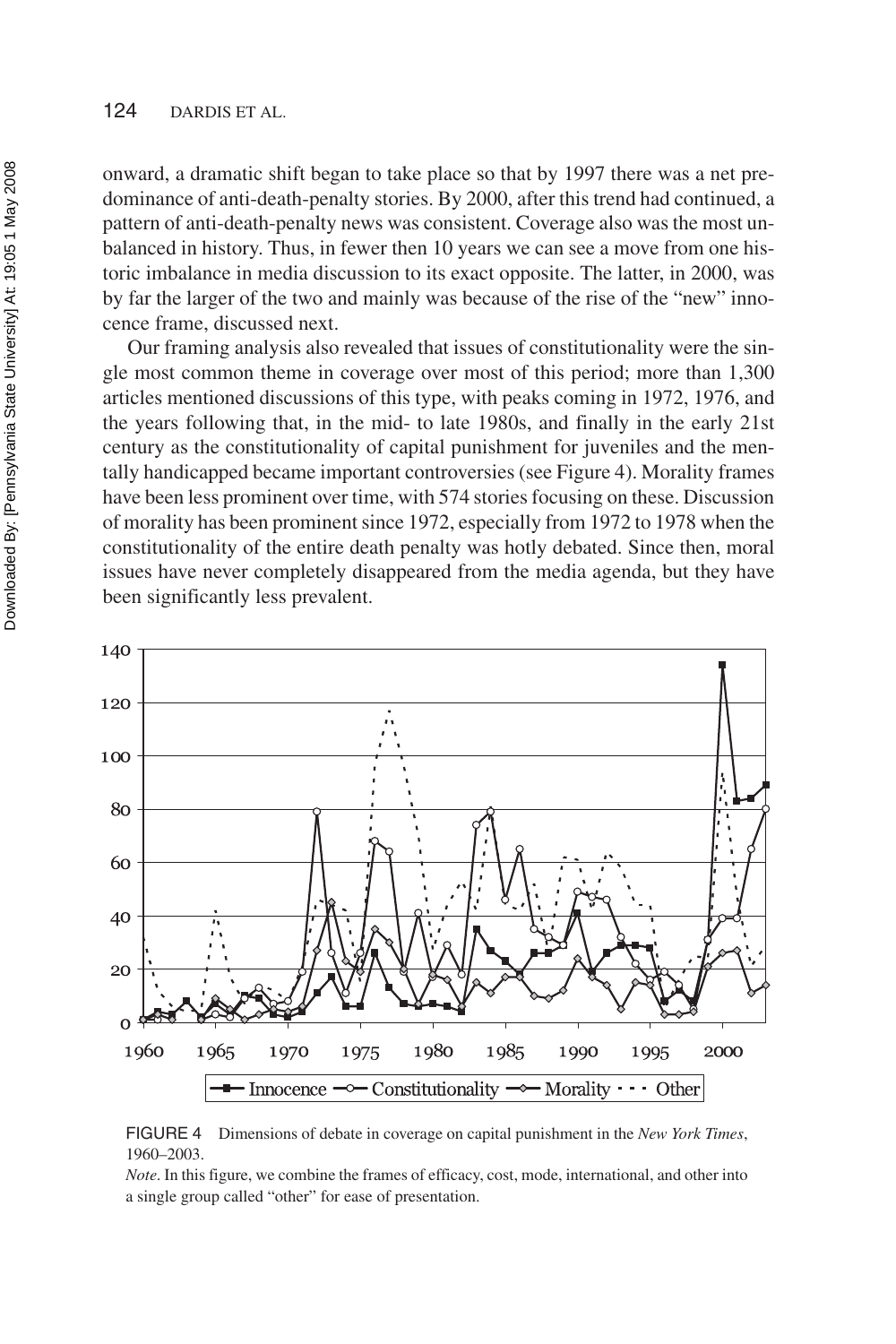The innocence or fairness dimension was not prominent before the 1980s but grew rapidly beginning in 1983. It reached a peak in 2000 with 134 stories in that year alone; over the entire period there were slightly fewer than 1,000 stories with innocence/fairness arguments. Many stories fit into other frames focusing on international comparisons, efficacy (i.e., whether the death penalty serves as a deterrent), cost, mode of execution, or "other" topics. None of these categories was used in more than 300 stories across the entire period, except "other," which was used more than 1,230 times. These were miscellaneous mentions of various particularities of specific cases or otherwise did not fit into any particular frame. In general, we can see from Figure 4 that constitutionality is a perennial theme, that morality has been an important frame as well, and that innocence has shown a dramatic increase from virtually no coverage before the 1980s to constituting more than half of the entire amount of coverage annually in recent years.

We can see this in greater detail by focusing specifically on the "innocence" line in Figure 4, which shows the number of stories each year presenting any of the following: (a) claims of innocence, (b) problems relating to evidence used in trial, (c) problems or imperfections in the justice system, or (d) characteristics of the defendant. This cluster of issues, ranging from simple humanization of the defendant to demonstrations of actual innocence through exonerations, always has been present, as the figure shows. However, none of these issues was a prominent aspect of media coverage of the death penalty until they collectively surged to unprecedented levels of coverage in 2000. From 1960 to the mid-1980s there was trivial coverage of these questions, typically fewer than 10 articles even mentioning them (note that this includes even any mention of the characteristics of the defendant in the trial; stories at that time were much more likely to discuss the victim rather than the defendant). Coverage grew from the 1980s to the 1990s but catapulted to new levels in 2000.

#### Discussion

In sum, our review of media coverage of capital punishment shows that it has evolved in important ways over the past 40 or more years. The content analysis previously described indicates that (a) media coverage of the death penalty has risen considerably since the late 1990s, much of this because of a focus on various challenges to the system; (b) since the mid-1990s, coverage of the death penalty has become decidedly more critical; and (c) since the mid-1990s, there has been a dramatic rise of a new "innocence" frame in coverage of the death penalty focusing on flaws in the judicial system.

Most important, our results demonstrate the rise of this frame to such a point that it can be said to dominate media discourse on the death penalty today. Increased framing of the debate in this manner might well be expected, given the amount of media coverage generated by a continued upward trend in exonerations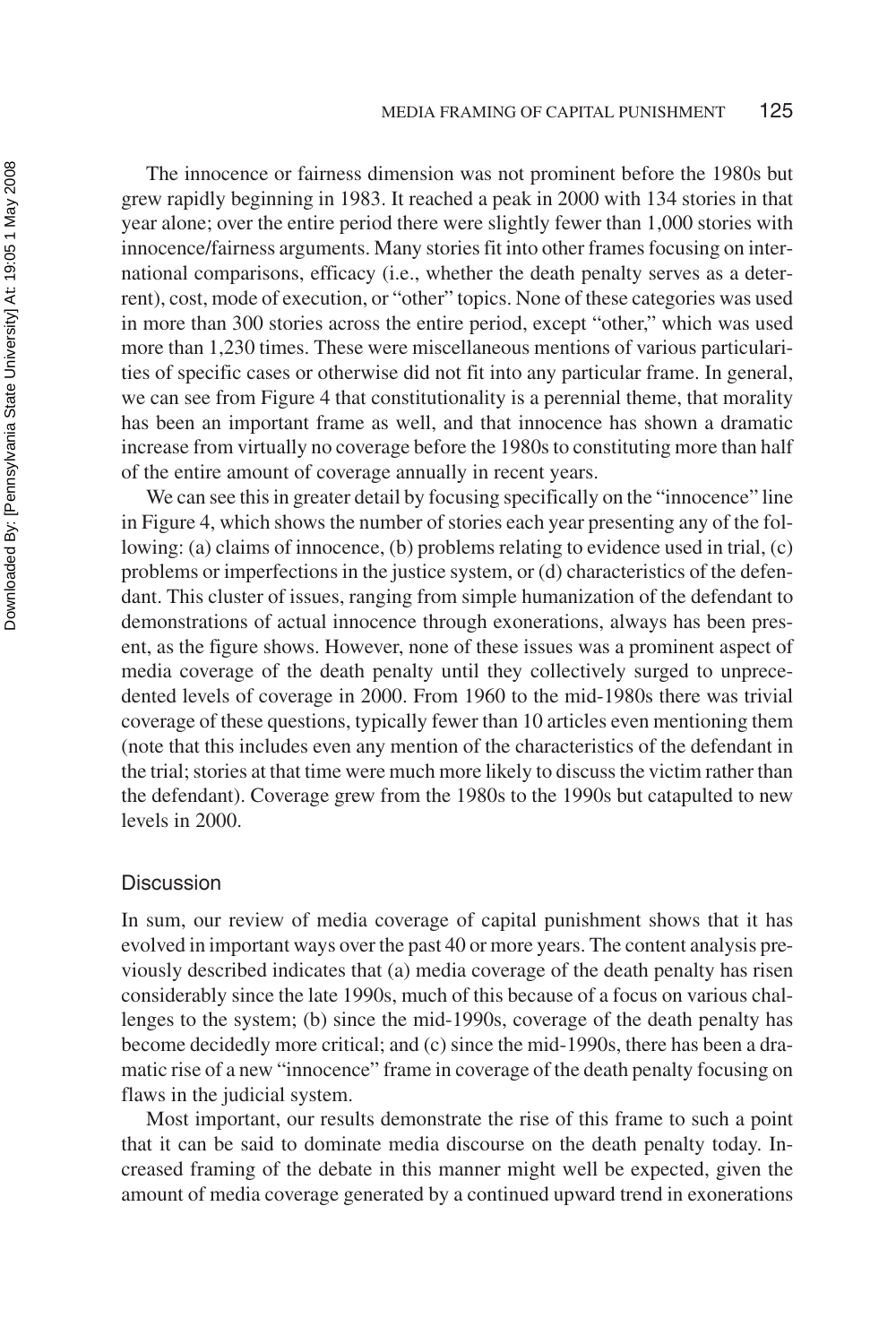of individuals on death row, fueled greatly by new criminological advances such as DNA testing.4 Thus, via the coupling of continued increases in the number of exonerations of innocent death-row inmates and the subsequent media exposure emphasizing the increasing number of mistakes within the judicial system, the innocence frame has taken on a much more prominent—and vital—role in media and public discussion.

However, does this new frame have any particular effects on public opinion, courtroom verdicts, public policy, or legislation? Or will it just be another way for those on either side of the debate to discuss the issue and simply reinforce their prior views, thereby stimulating rather than attenuating the perceptual divide? The latter scenario is much less likely because, as stated, regardless of anyone's opinion on the death penalty and regardless of how they might justify that opinion, it seems likely that no one in the debate would hope to see an innocent person put to death by the state; this is what we believe differentiates the innocence frame from all previous frames: it has no logical counterargument. Thus, with increased media references to questions of exonerations, imperfections in the system, and claims of innocence, what is the public reaction? The next section describes an experimental investigation to assess individual-level responses to newspaper articles about the death penalty, comparing the impact of the traditional, morality-based frame to that of the new innocence or "system-is-broken" frame.5

# AN EXPLORATORY EXPERIMENT

It is well documented that media framing can have considerable effects on individuals' attitudes regarding a sociopolitical issue. Scholars in the past have examined and interpreted the effects of media framing from different perspectives. Some took the position that media frames could affect public opinions by elevating the salience of a given issue's certain aspects (Price & Tewksbury, 1997). This perspective posited that media frames could serve as cognitive shortcuts or heuristics that could be activated and made highly accessible to individuals in processing complex information on political issues (Zaller, 1992). The notion was supported by research findings in cognitive psychology indicating that individuals rarely conduct a thorough search for all relevant information in forming internal attitudes

<sup>4</sup>Between 1973 and 2003, 114 individuals were exonerated from death row, and more than half of these people have been released since 1995 (Death Penalty Information Center, 2006).

<sup>5</sup>Although most *New York Times* articles were shown to focus on dimensions of constitutionality, we consider morality the traditional frame in society because, as stated in the introduction, it has been the more general, "public" way of debating capital punishment. Constitutionality arguments, as might be implied, tend to focus on extremely specific and/or esoteric matters (e.g., a particular state's laws vs. Supreme Court opinions) that seem more pertinent to be debated in the realm of experts in the legal and judicial fields and likely are not as common to the everyday arguments upon which the general public typically considers the death penalty.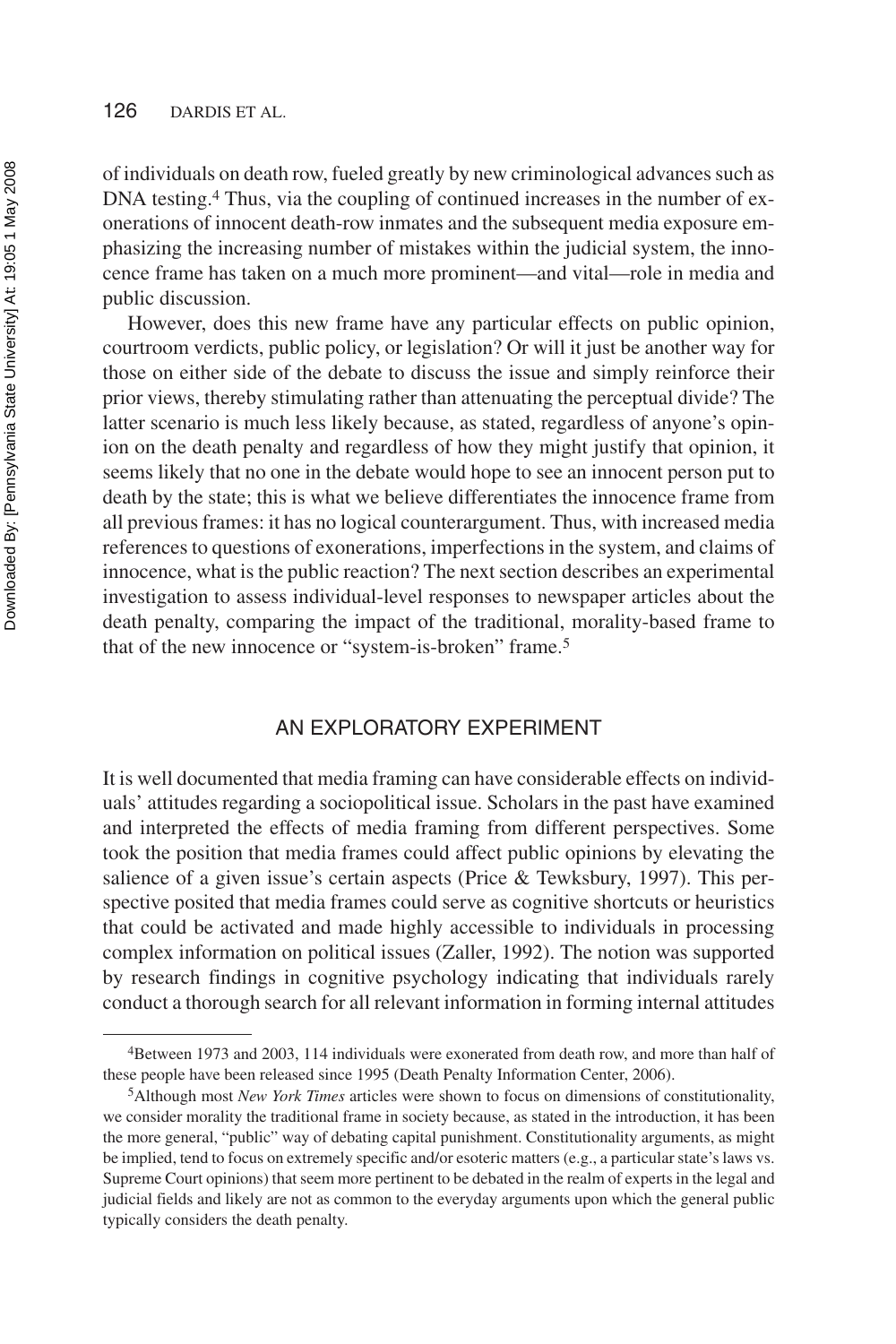or expressing opinions. Instead, they tend to form attitudes based on what is most accessible to them (Taylor & Fiske, 1981). However, Nelson and his colleagues (see Nelson, Clawson, et al., 1997) subsequently found that media frames changed attitudes by more deliberate means through influencing audiences' perceptions of belief importance rather than accessibility, which implies a much more active and aware process as individuals accept or refute certain frames based on prior dispositions or knowledge (e.g., Druckman, 2001a, 2001b).

Thus, the converging evidence from prior research suggests that when media frames highlight an issue in a particular way, they will interact with individuals' prior attitudes in affecting their issue interpretations and opinions (Brewer & Gross, 2005; Zaller, 1992). Depending on how much cognitive dissonance the frame produces, an individual may incorporate the information of the frame into her or his mental framework, updating attitudes accordingly. The right kind of frame, even a brief stimulus, can have an impact on how a person thinks about the issue, providing readily-accessible constructs from which he or she will draw in formulating supporting or refuting arguments (Nelson, Oxley, et al., 1997; Price & Tewksbury, 1997). Over time, with repeated exposure to a given frame, opinions may change.

Complex sociopolitical issues involve multiple dimensions of potential evaluation (Druckman, 2001b; Nelson & Oxley, 1999; Nelson, Oxley, et al., 1997). New frames that redirect attention to different dimensions can be more effective than those that focus on a dimension already prevalent in the debate (Jones & Baumgartner, 2005). Conflict-reinforcing frames promote strong cognitive dissonance among opponents; they may be quite convincing to supporters, but they are of little value in gaining new recruits. For opponents to accept conflict-reinforcing frames they must essentially admit that their previous opinions were mistaken. Naturally, cognitive mechanisms are plentiful that cause resistance to this (Festinger, 1957; Lord, Ross, & Lepper, 1979). Conflict-displacing frames circumvent this obstacle by proposing a new dimension of evaluation that does not require individuals to reevaluate their previous opinions on the issue; rather, these frames bring up new dimensions of debate to which individuals may have no reason to object. Thus, some frames can be more effective because of what they ask—and more important because of what they do *not* ask—of opponents.

Most framing research involves the impact of frames on individuals' opinions and attitudes using scaled responses. Some scholars in framing research, however, have examined individuals' cognitive responses and deliberations in an attempt to better understand the impact of media frames (Brewer & Gross, 2005; Price, Tewksbury, & Powers, 1997; Shah et al., 1996; Shen, 2004). Such an approach can provide better insights and substance in understanding framing influences compared to closed-ended responses that do not reveal much about individual thinking on issues. As Brewer and Gross indicated, research using only closed-ended responses often "reduces the substance of public opinion to the direction of opinion [and] ... provide[s] only partial and indirect information about the nature of citizens' thinking about policy issues" (p. 932).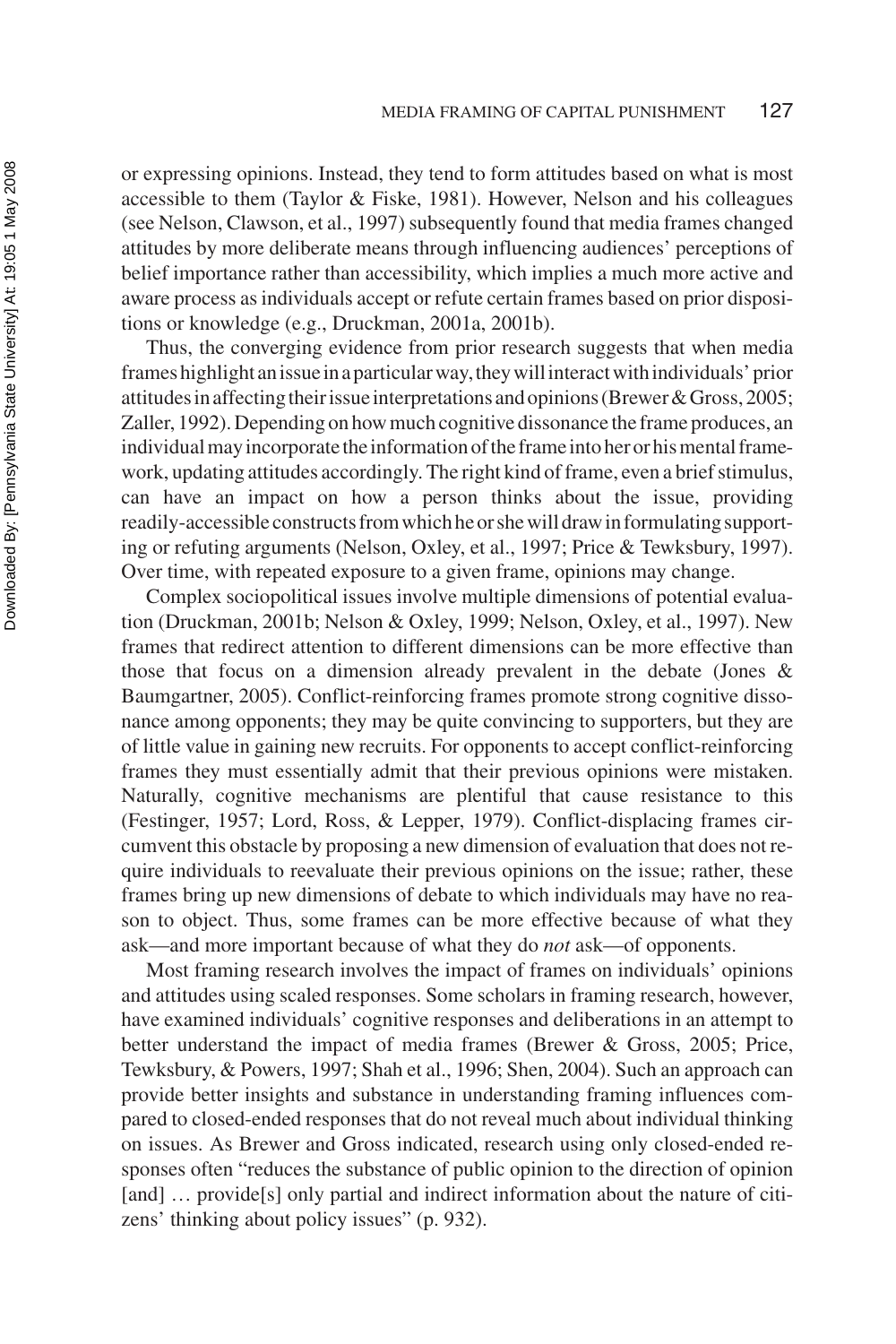For example, Shen (2004) found that respondents listed more morality-related thoughts when the issue of stem cell research was framed in moral terms as opposed to medical terms. In addition, Brewer and Gross (2005) found that individuals exposed to equality-based arguments were more likely to implement that dimension into their thoughts about a school voucher issue, regardless of the valence of the argument. Although similar in nature, our experiment differs from the Brewer and Gross study in two important ways: (a) In addition to merely operationalizing arguments for or against an issue within the same dimension or frame (i.e., conflict-reinforcement), we also examine simultaneously the effects of a conflict-displacing frame, and (b) rather than simply counting the quantity of thoughts generated along a particular dimension, we undertake the extra step of also measuring the valence of each thought to better comprehend the effects of framing on individuals' deliberations regarding the death penalty.

Further, we also were interested in examining the role of political interest in affecting responses to death penalty frames. According to Zaller (1992), individuals with higher levels of political interest often have more strongly held attitudes and more coherent clusters of political beliefs. Although prior research has not used political interest per se in framing research, evidence from some research suggests that knowledgeable individuals are more likely to be able to relate to media framing and its component arguments than the less knowledgeable (Nelson, Oxley, et al., 1997). This is especially true among those who do not posses prior opinions (Druckman & Nelson, 2003). Others, however, found that the less knowledgeable were more affected by frames because they tend to hold weak attitudes and therefore are more susceptible media influences (Kinder & Sanders, 1990).

Based on the previous discussion on framing as well as the unclear role of political interest, we offered both a hypothesis and a research question:

- H1: Conflict-displacing (innocence) news frames will have greater impact on individuals' thoughts regarding the death penalty than will conflictreinforcing (morality) frames.
- RQ2: If individuals are either high or low in political interest, will conflictreinforcing (morality) or conflict-displacing (innocence) news frames differently affect thoughts regarding the death penalty?

#### Method

Procedure. One hundred eighty-four undergraduate students enrolled in an introductory mass communications course at a large public university participated in this experiment. Participants were assigned to a randomized treatment condition in which they received one of four versions of a paper booklet containing a prestimulus questionnaire with some control measures, three news articles formatted to resemble photocopies of real newspaper articles, and a poststimulus questionnaire containing thought-listing, attitudinal, and demographic questions. The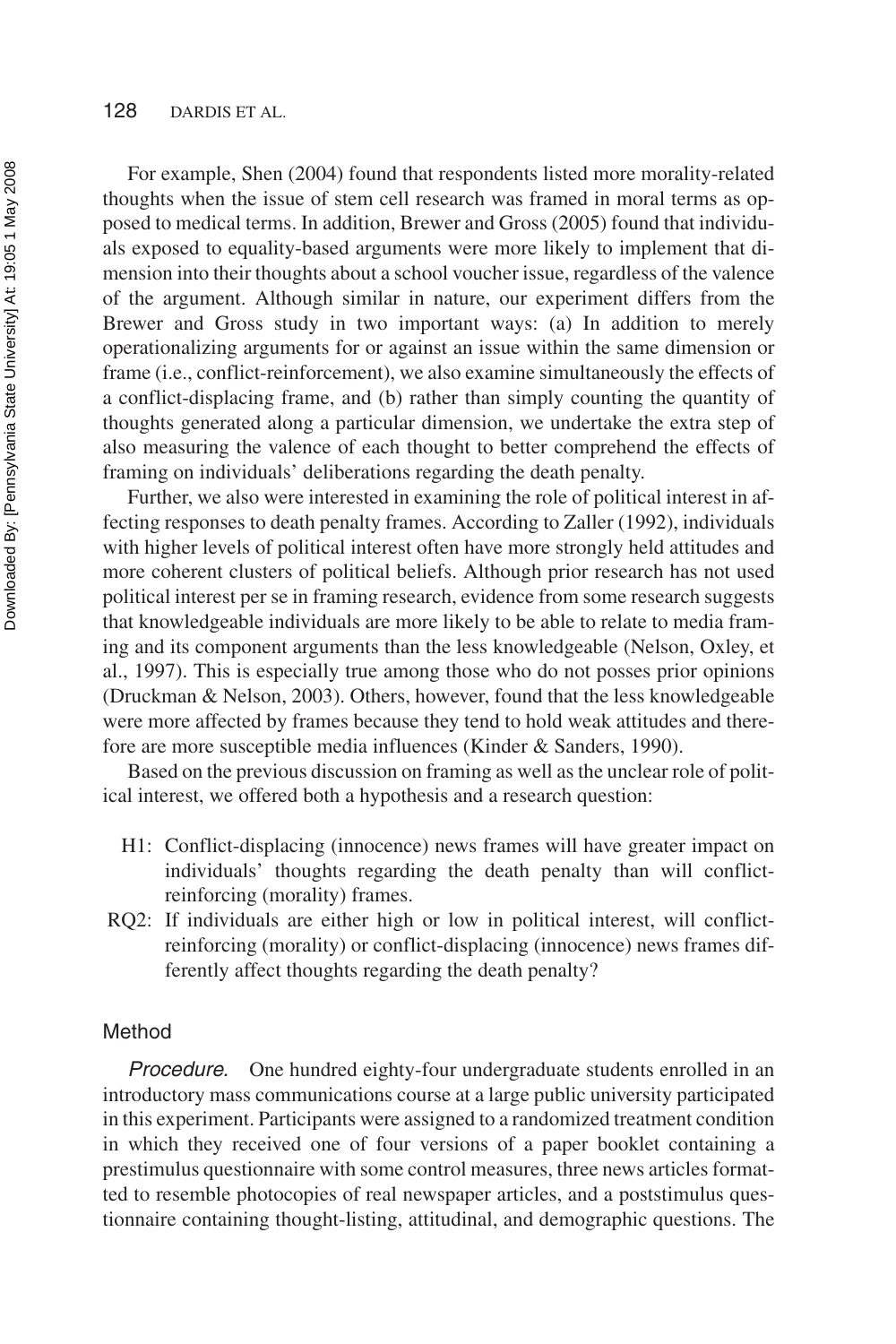only element that differed among the four versions of the booklet was a manipulated, fictitious news article about capital punishment that described disagreements about the topic in an unspecified state legislature. The three newspaper stories were presented in the same order for all four treatment conditions: an actual news article about health care reform, the manipulated story on the death penalty, and another actual article about logging in national forests. After reading the articles, the booklet explained that participants would be asked questions regarding one of the topics about which they had just read, although all participants were asked about the death penalty.

Independent variables. Consistent with prior research (Nelson, Clawson, et al., 1997), we manipulated story framing by leaving the text identical in the midsection while altering the headline and lead and closing paragraphs to reflect the appropriate experimental treatment (see the appendix). These manipulations resulted in four possible conditions: (a) a neutral (control) story, (b) a pro-deathpenalty story framed along the moral dimension, (c) an anti-death-penalty story framed along the moral dimension, and (d) a story framed along the innocence dimension (which is "anti-death penalty" by default). The common middle section included mention of both types of morality arguments as well as the innocence argument. In the three framed conditions, the headline, lead paragraph, and closing paragraph all emphasized the appropriate framing, whereas no such emphasis was provided in the neutral condition. Therefore, every participant was at least exposed to all three arguments and both frames, but only one of each was emphasized further in each of the three treatment groups. In addition, to avoid possible confounding, specific writers were not mentioned in the bylines and gender-neutral names were used in the attribution of all direct quotes given in the death penalty articles.

Respondents' support for or opposition to the death penalty for persons convicted of murder was measured by a single question.**<sup>6</sup>** Based on this opinion

<sup>6</sup>Between reading the three articles and being asked their opinion on the death penalty, participants were instructed to list up to five arguments that they recalled from each article. These recall measures served to confirm the saliency of the framing manipulations and yielded three reassuring conclusions. First, recalls were a function of the frame received: Those receiving different frames differed significantly in their recollections, showing simply that they had indeed read the articles and understood them. Second, treatment effects were similar regardless of a participant's opinion of the death penalty; the recall process (in contrast to attitude justification) was unaffected by the psychology of projection effects or cognitive dissonance. Third, the magnitude of recall effects was similar across all three treatments.

Note that we recorded participants' opinion toward the death penalty after exposure to the stimulus. We employ this measure as a valid proxy because a single brief stimulus likely would have at most a negligible impact on opinion toward this issue, being deeply rooted as it is in core values. We acknowledge that prior framing research has shown that even a brief stimulus can affect opinion toward some issues. However, our purpose was to study how even a brief framing stimulus affects cognition and the retrieval of arguments, not whether it would affect or change overall opinions or attitudes. Therefore, although recognizing the opinion measure as a weakness, we do not believe it greatly compromises the overall results and/or conclusions of our study.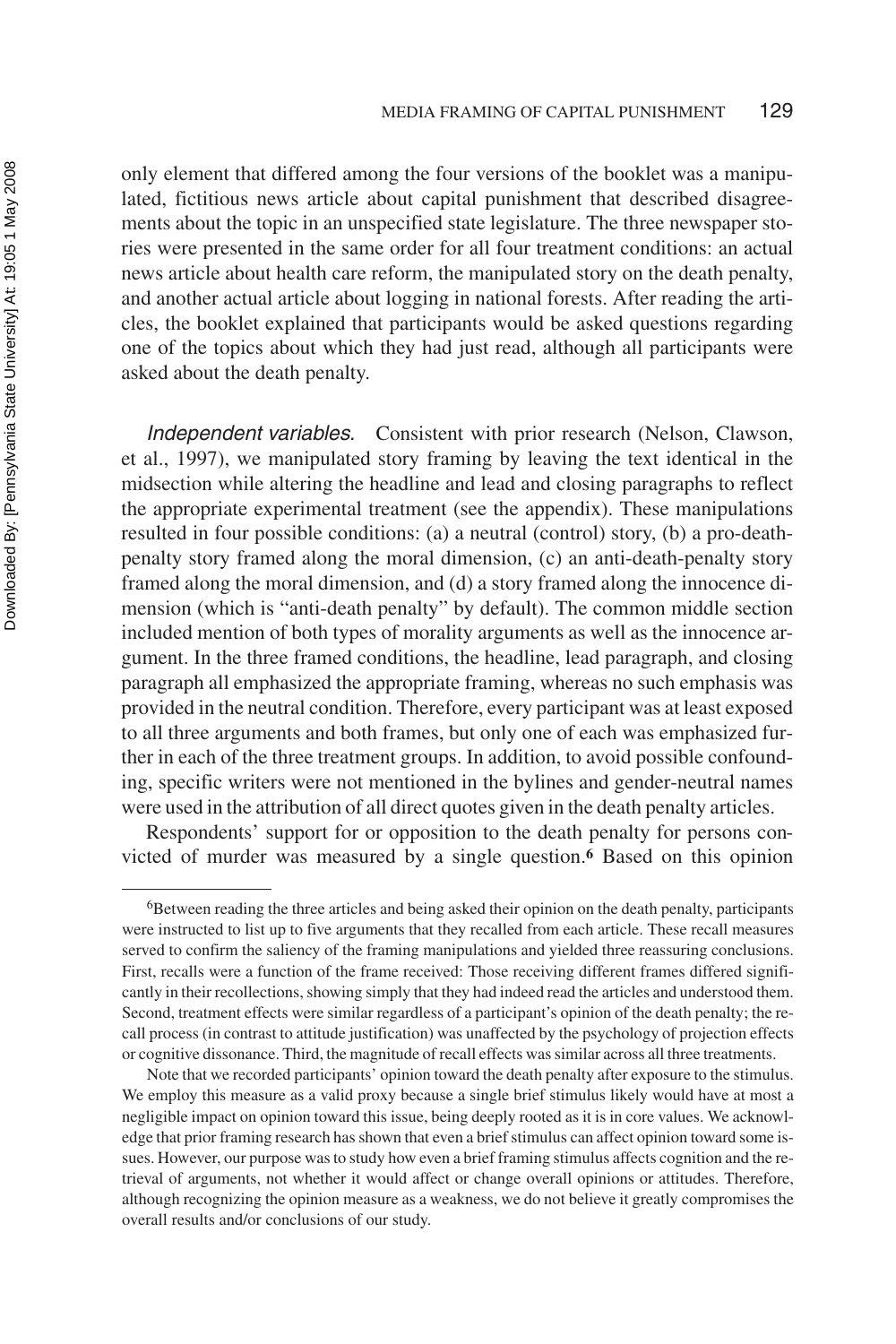measure, we then classified the respondents both by the frame they received and whether the stimulus they received reinforced or challenged their opinion. Political interest was measured by asking respondents to indicate their level of interest in politics on a 7-point scale anchored by 1 (*not interested*) and 7 (*extremely interested*).

Dependent measures. Participants' thoughts regarding the death penalty was measured by asking participants to list up to the three most important factors or arguments that they took into consideration when expressing their opinion on the issue. We coded these open-ended responses to capture two main attributes of each argument given: first, whether the participants adopted the frame—morality or innocence—that was used in their article, and second, whether they gave an argument in agreement with their own views or one in agreement with the article (and whether the two differed). For example, if a participant was presented with a pro-death-penalty moral argument but strongly disagreed with capital punishment, the participant may have explained his opinion with an anti-death-penalty argument on the moral dimension, thereby directly counterarguing or showing direct resistance to the frame presented in the article. Two independent coders, measuring a common set of 25 randomly selected participants (75 thoughts, or roughly 14% of all responses), reported an intercoder reliability of .95 (Holsti, 1969).

#### **Results**

Using probit regression analysis, we calculated the predicted probabilities that a particular respondent would offer a particularly framed argument as the first thought for his or her opinion on capital punishment. Predictions were made with Clarify (see King, Tomz, & Wittenberg, 2000). Figure 5 shows the predicted probability, controlling for level of political interest, of thoughts on the death penalty with an argument reflecting the frame and policy position of the article presented. (Note that even those in favor of the death penalty could give an anti-death-penalty argument as their first consideration, or vice versa; these participants obviously would be reflecting some ambivalence in their attitudes). In answering H1, the figure offers two striking comparisons. First, and unsurprisingly, participants were more receptive to arguments with which they agreed. From 25 to 35% gave a similar argument as the first thought for their opinion (as these were open-ended questions and participants could say anything, these are relatively high numbers as there are many potentially relevant dimensions beyond only morality and innocence). On the other hand, for those who disagreed, the percentage referring to these same arguments as their first thought was in the range of 8 to 17%.

But our real interest was in the relative reactions to the morality and innocence frames. Here we saw that those exposed to the innocence frame were more likely to reflect that frame in their response than those who received the morality frame, re-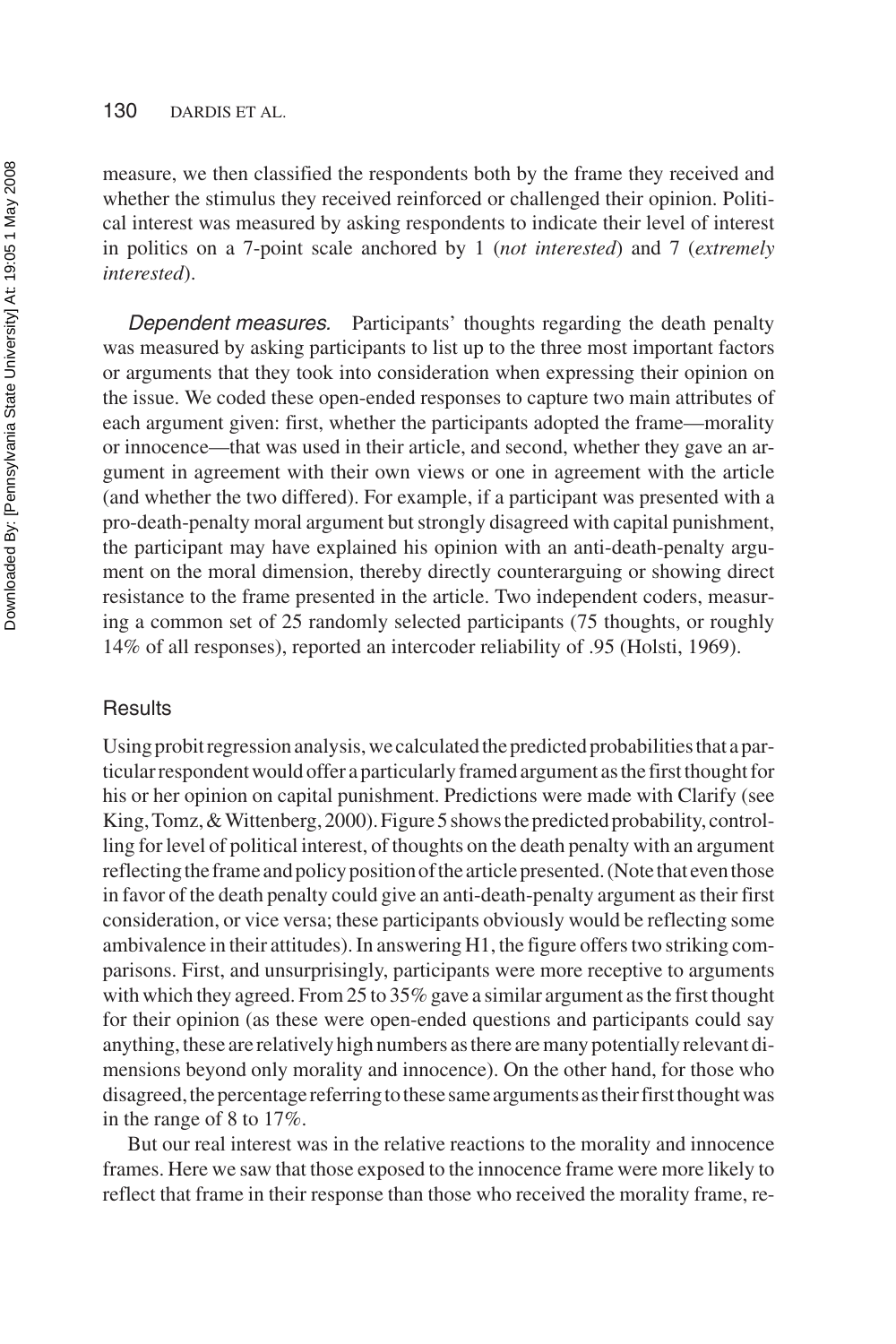

FIGURE 5 Predicted probability of providing an argument matching the frame presented by whether the stimulus reinforces or challenges the participant's opinion.

*Note*. The bars represent the predicted probability that, when asked for the reasons that led them to their attitude on the death penalty, the first thought provided matched the frame to which they were exposed in the experiment, separately for those who agreed with the argument presented and those who disagreed, and controlling statistically for level of political interest.

gardless of whether they agreed or disagreed with the article they read. Further, this was particularly true among those who were predisposed against the information they received. Among those who supported the death penalty, more than twice the percentage of those receiving the innocence frame referred to it as compared to those receiving a morality-based argument. However, because of the small size of our participant population, the individual differences shown here did not reach levels of statistical significance. But the overall patterns of these results lend relative support to H1's notion that the innocence frame was more effective than the morality frame, especially in dealing with those predisposed to disagree.

We can get a more detailed sense of our findings by looking at how they relate to political interest (RQ2). Figure 6 shows the same type of predicted probabilities reported in Figure 5 for various levels of political interest. No matter what frame they received, the probability of individuals repeating the frame to which they were exposed increased systematically as we moved from the less politically interested to the more interested. This may be because the less interested gave a wider range of responses in explaining their attitudes, some unrelated to any logical patterns or belief systems. Of course, those exposed to a congenial argument were more likely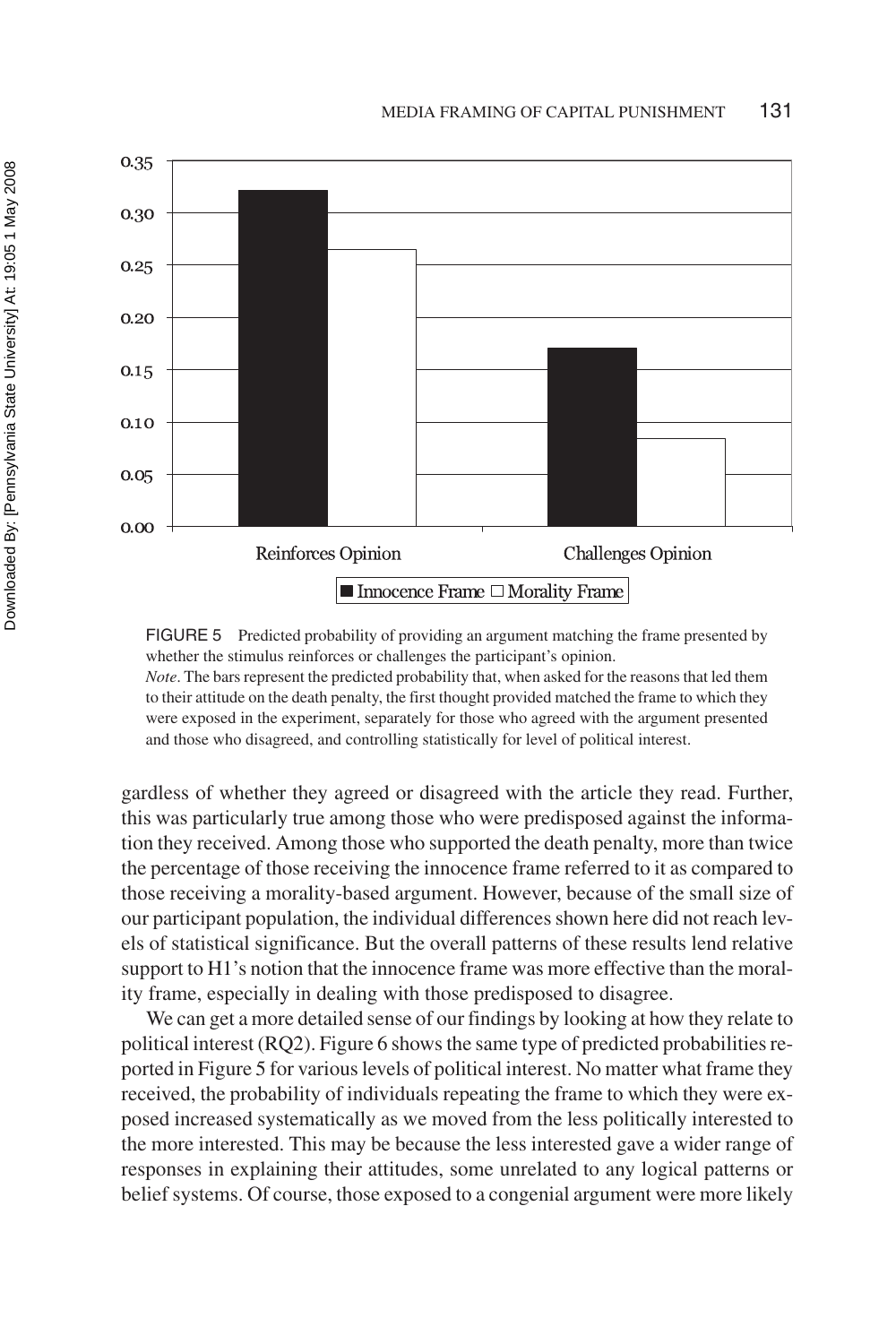

FIGURE 6 Predicted probability of repeating the frame received by level of political interest. *Note*. The figure shows the predicted probability of explaining one's attitude on the death penalty with reference to an argument on the frame received, for various levels of political interest. So, for example, the lowest line shows that those exposed to the pro-death-penalty morality argument, but who opposed to the death penalty, were very unlikely to refer to this argument in explaining their opinions: Fewer than 5% of those with low political interest, and only about 10% of those with high political interest did so. The top line shows that those receiving the innocence argument, who agreed with it, on the other hand, were much more likely to use this same argument in explaining their opinion: 25% at low levels of political interest, and over 60% at high levels of political interest. The innocence frame (solid lines) always was more effective than the morality frame (dashed lines).

to incorporate it into their reasoning than those exposed to a challenging argument. The most important implication of the figure is, however, that the innocence frame *always* was more effective than the morality frame and that—for each level of political interest—the innocence frame presented to those who *disagreed* with it was just as effective as the morality frame was when presented to those who *already agreed* with it. At relatively high levels of political interest, 40% of death penalty supporters exposed, just once, to the innocence frame incorporated this dimension into their thoughts, whereas only 13% of those exposed to the morality argument did so.

# **Discussion**

There was little surprise that those who agreed with an argument were more receptive to it. But these results indicate that, across all the levels of political interest, not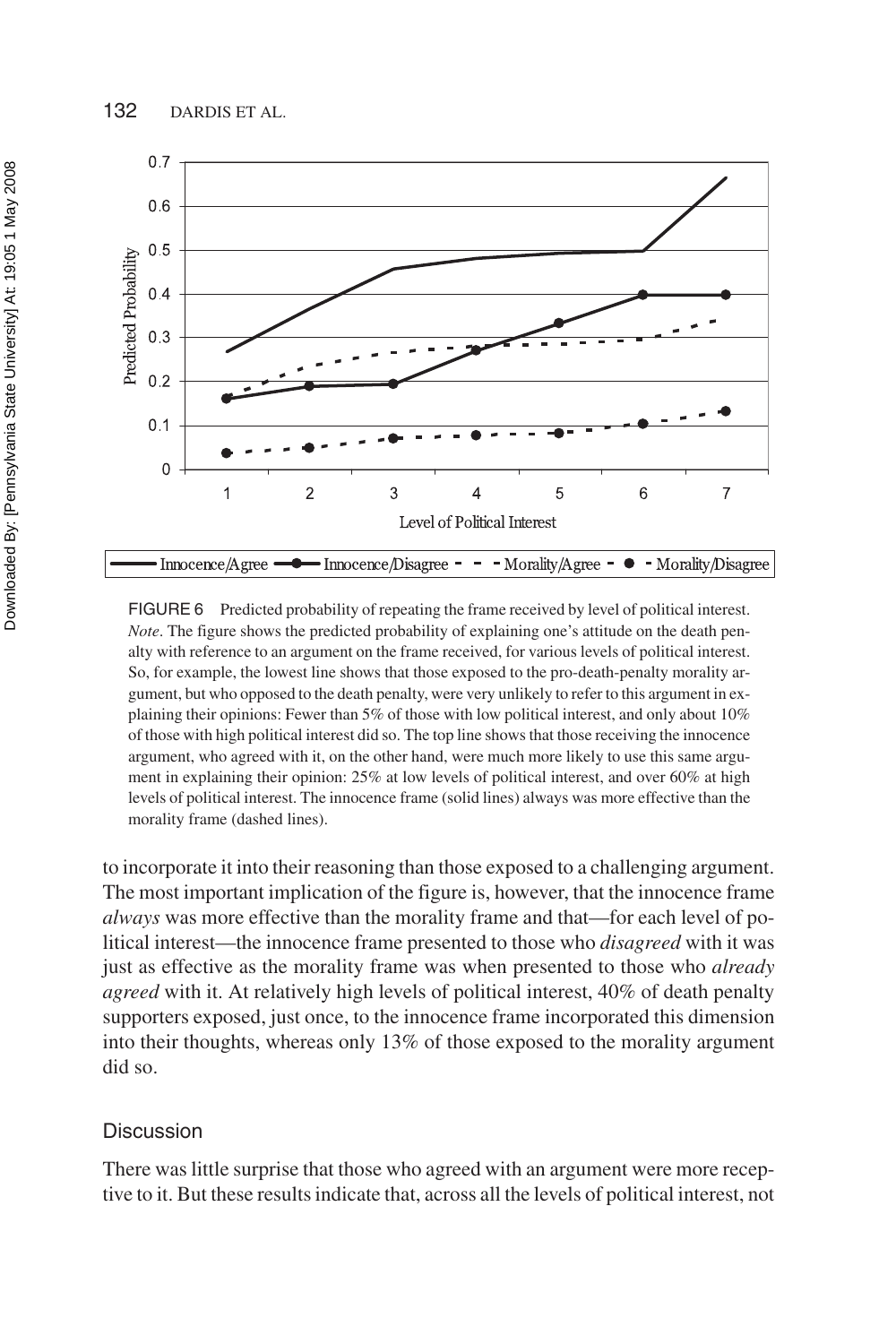only was the innocence frame much more effective than the morality frame when controlling for a participant's preexisting opinion, but it also seems to have had as strong an impact on those who disagreed with its premise as did the morality argument on those who agreed. Again, the numbers of our sample were small, so these exploratory results are suggestive only. However, we believe that the overall pattern of these results is important.

The architecture of human cognition precludes simultaneously considering too many dimensions of evaluation; humans cannot make trade-offs in many dimensions (see Jones, 1994, 2001). But because underlying problems are more complex than consideration of them typically is, the possibility remains that previously ignored dimensions of discussion will emerge. The emergence of new dimensions of debate has the potential to destabilize status quo policies. Individuals may resist consideration of the new dimension for some time, but if pressure is sufficient, they may be forced to absorb or consider it. The broader result could be a radical updating of opinion preferences and/or policy outcomes, not merely a marginal or incremental adjustment. In sum, the potential impacts of media reframing seem great.

#### Conclusion

The previous analyses show that dramatic changes in media coverage of the death penalty have occurred over time and that the new innocence or "system-is-broken" frame differs from previous frames in three important ways. First, it is unprecedented in its scope: Recent death-penalty articles in the *New York Times* have been published more on this dimension than on any other particular dimension in any single year of coverage since 1960. In 2000, there were articles about the death penalty in 2 days out of every 3, and many of these stories had an innocence frame to them. It clearly is the dominant media frame in recent years. Second, this new frame is orthogonal to previous dimensions. That is, rather than reinforcing previous ways of traditionally thinking about the death penalty—stressing moral or religious components—it addresses a completely different point of evaluation: whether the system works as advertised. Third, because of the orthogonal nature of the new frame, individuals respond to it with considerably less resistance and cognitive dissonance. Although the evidence from our exploratory experiment was not large enough in scope to be entirely convincing on its own, the findings indicated that individuals were more apt to respond to the innocence frame, and not the morality frame, by incorporating elements of it into their thinking on the death penalty. This effect was particularly strong among those predisposed to support the death penalty in the first place. So it is not overzealous to say that the new innocence frame is quite powerful in scope and seems relatively convincing on an individual level.

The most remarkable thing about the innocence frame may be what it does *not* ask of those who are opposed to it. It does not ask them to reevaluate their own core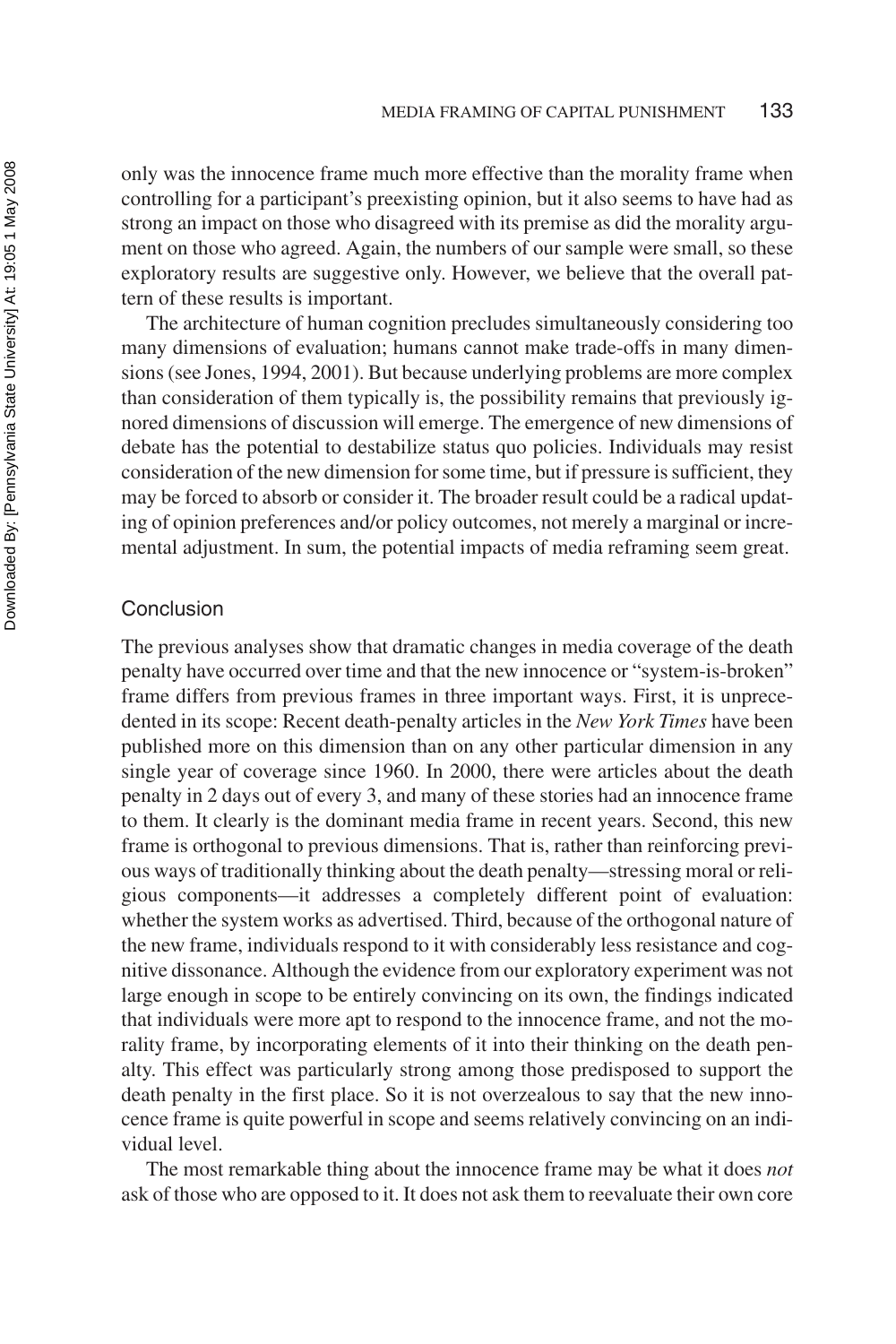moral or religious background and values; rather, it simply asks people to focus on the question of whether a human-designed institution processing thousands of cases can be expected to do so perfectly, without a single error. Most people probably would say that this is very unlikely. So now, a person's attitude on the death penalty might be justified by their moral views on the question, by their views on the possibility of errors creeping into the system, by another factor, or by a weighted combination of many considerations. In this regard, the death penalty is much like any other complex sociopolitical issue. But it differs from many others in important ways, one of the most important being the dramatic rise in media focus on a new frame of reference that is entirely orthogonal to previous ways of considering the topic.

We have not addressed national public opinion generally in this article, but the findings we have demonstrated—first, regarding the predominance of the innocence frame in media attention to the death penalty over the last decade and, second, regarding the cognitive effects of this innocence frame at the individual level—together offer explanation of the decline in aggregate-level public support for the death penalty witnessed in the United States over the past 10 years (Fan, Keltner, & Wyatt, 2002), as shown previously in Figure 1. Effects will be slow because public opinion is inertial and there is much resistance to new arguments. But we have shown evidence here suggesting that if media attention continues to focus on the innocence frame, public opinion will continue to shift away from support of it—quite substantial considering the long-standing stability of pro-death-penalty sentiment in the United States.

The combined effects of highly publicized exonerations and subsequent media coverage of the innocence argument coupled with effective framing efforts by those opposed to capital punishment already have affected the legal community. These effects are likely to grow stronger in the years to come because their impacts are partly dependent on each other: As more death-row inmates are exonerated, media coverage focusing on imperfections in the system naturally increases. As this occurs, juries may become less willing to sentence defendants to death (and prosecutors may become less likely to seek the penalty, knowing that they have a lesser chance of gaining it). The result could provide a feedback system that may well lead to the end of capital punishment in the United States, or at least to a great reduction in it.

The potential success of the innocence frame could stem from its resonance and continual exposure. As stated, no one wants to see an innocent person executed erroneously. This frame, therefore, has no logical alternative or counterargument. This may be why death penalty opponents have been so quick to embrace the frame and strategically use it in all forms of public discourse. Perhaps it is similar to the *reverse discrimination* frame of affirmative action as described by Gamson and Modigliani (1987), which was well crafted and promoted by many sponsors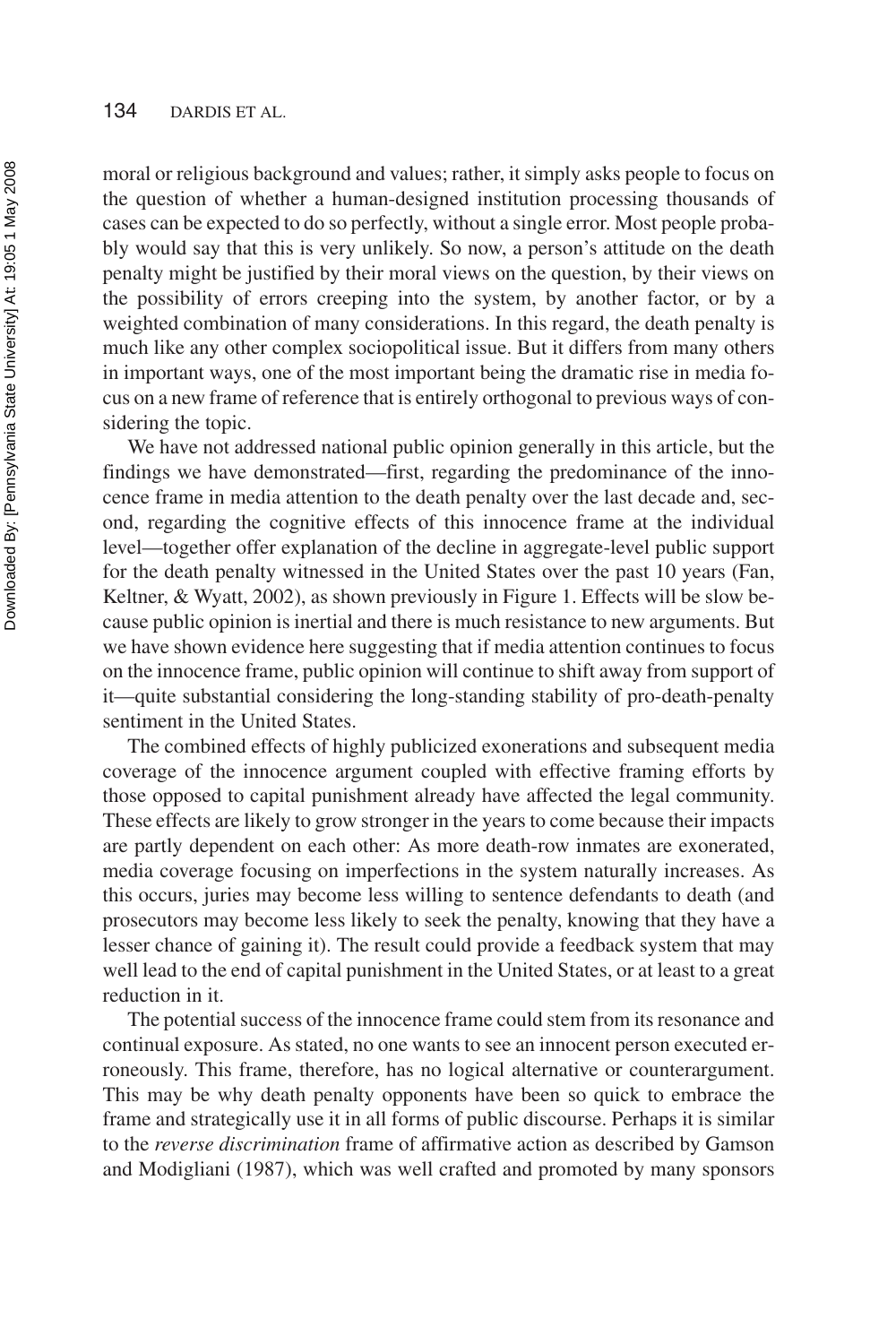through media coverage, speeches, books, organizations, think tanks, and all types of advocacies. Further, because of its logical, antiracist, and egalitarian underpinnings, it was embraced by the media and it resonated throughout the greater culture. In the case of the innocence frame, media may be quick to espouse this perspective, or at least mention it, because no one agrees that any innocent person should be executed. This notion should resonate throughout the general public as well. When this is coupled with constant reminders of forensic errors from groups like the Innocence Project receiving increasing media coverage, it quite easily could lead to the cyclical feedback system previously described above. The strength of the innocence frame, therefore, likely lies in its unique position of having no logical alternative for its opponents to embrace; it basically resonates per se.

Of course, people do not change their minds on complex sociopolitical issues overnight, especially when the issue in question touches so directly on moral or religious convictions (as is the case here). But our two-stage evidence suggests that not only has media coverage of the innocence frame dramatically increased in recent years (whereas the numbers of executions, capital sentences, and death row inmates all have decreased) but also cognitive responses to the innocence frame are different from those to the traditional moral frame. This leads us to expect continued impact on public opinion and in the legal community, so long as attention to questions of flaws in the system remains high.

# **REFERENCES**

- Baumgartner, F. R., & Jones, B. D. (1993). *Agendas and instability in American politics*. Chicago: University of Chicago Press.
- Baumgartner, F. R., & Jones, B. D. (Eds.). (2002). *Policy dynamics*. Chicago: University of Chicago Press.
- Berinsky, A. J., & Kinder, D. R. (2000, August). *Making sense of issues through frames: Understanding the Kosovo crisis.* Paper presented at the Annual Meeting of the American Political Science Association, Washington, DC.
- Brewer, P. R. (2000, April). *Passive receivers or motivated reasoners? An experimental study of how citizens process value frames.* Paper presented at the Annual Meeting of the Midwest Political Science Association, Chicago.
- Brewer, P. R., & Gross, K. (2005). Values, framing, and citizens' thoughts about policy issues: Effects on content and quantity. *Political Psychology, 26*(6), 929–948.
- Chong, D. (1996). Creating common frames of reference on political issues. In D. C. Mutz, P. M. Sniderman, & R. A. Brody (Eds.), *Political persuasion and attitude change* (pp. 195–224). Ann Arbor: University of Michigan Press.
- Death Penalty Information Center. (2008, March 6). *Innocence: List of those freed from death row*. Washington, DC: Author. Retrieved from http://www.deathpenaltyinfo.org/article.php?scid=6&  $di$ d $=110$
- Domke, D., Shah, D. V., & Wackman, D. B. (1998). Media priming effects: Accessibility, associations, and activation. *International Journal of Public Opinion Research, 10*(1), 51–74.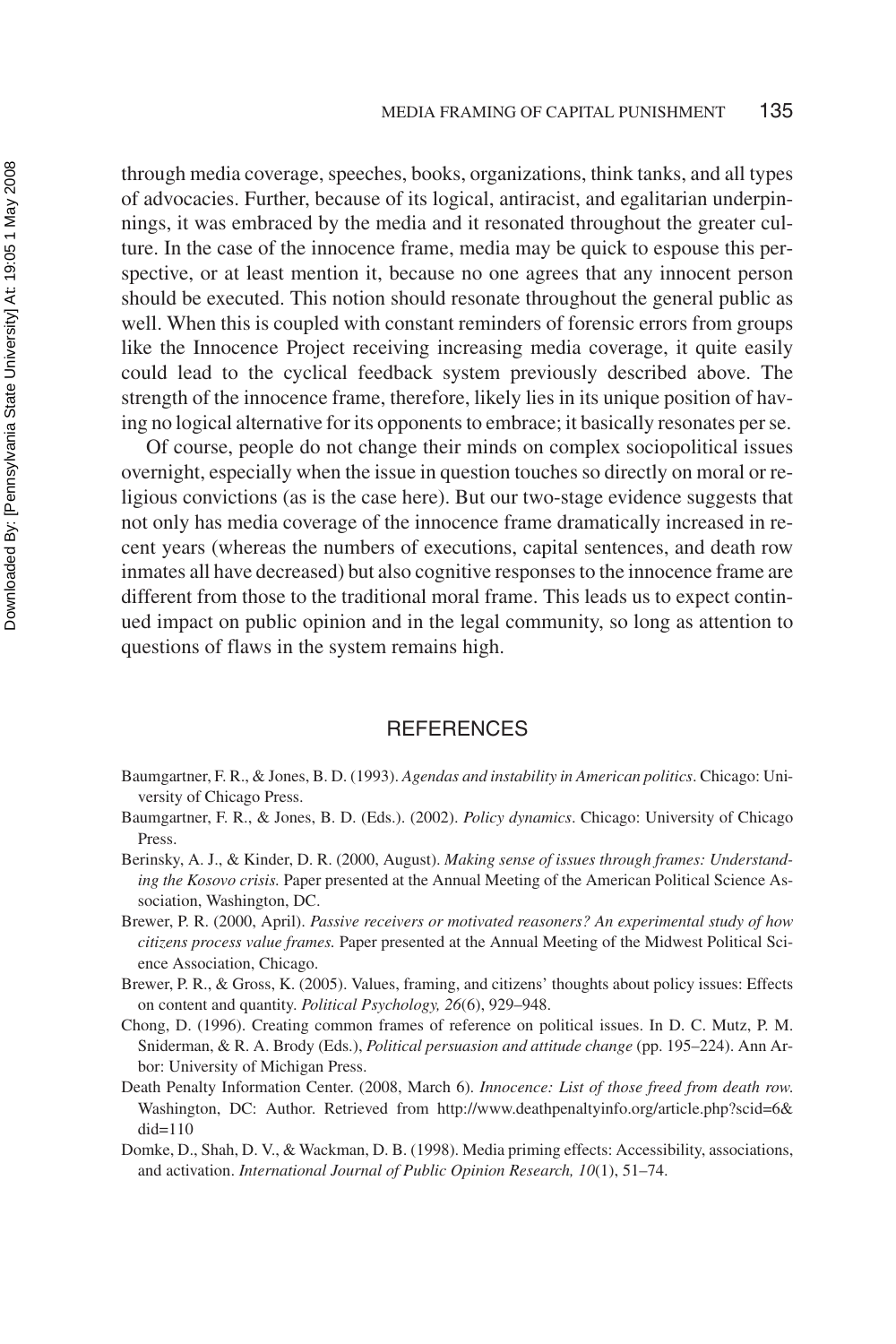- Druckman, J. N. (2001a). The implications of framing effects for citizen competence. *Political Behavior, 23*(3), 225–256.
- Druckman, J. N. (2001b). On the limits of framing effects: Who can frame. *The Journal of Politics, 63*(4), 1041–1066.
- Druckman, J. N., & Nelson, K. R. (2003). Framing and deliberation: How citizens' conversations limit elite influence. *American Journal of Political Science, 47*(4), 729–745.
- Edy, J. A., Althaus, S. L., & Phalen, P. F. (2005). Using news abstracts to represent news agendas. *Journalism & Mass Communication Quarterly, 82*(2), 434–446.
- Fan, D., Keltner, K., & Wyatt, R. (2002). A matter of guilt or innocence: How news reports affect support for the death penalty in the United States. *International Journal of Public Opinion Research, 14*(4), 439–452.
- Festinger, L. (1957). *Theory of cognitive dissonance*. Stanford, CA: Stanford University Press.
- Fine, T. (1992). The impact of issue framing on public opinion toward affirmative action programs. *Social Science Journal, 29*, 323–334.
- Gamson, W. A., & Modigliani, A. (1987). The changing culture of affirmative action. In R. D. Braungart (Ed.), *Research in political psychology* (Vol. 3, pp. 137–177). Greenwich, CT: JAI.
- Gamson, W. A., & Modigliani, A. (1989). Media discourse and public opinion on nuclear power: A constructionist approach. *American Journal of Sociology, 95*(1), 1–37.
- Haider-Markel, D. P., & Joslyn, M. R. (2001). Gun policy, opinion, tragedy, and blame attribution: The conditional influence of issue frames. *The Journal of Politics, 63*, 520–543.
- Holsti, O. (1969). *Content analysis for the social sciences and humanities*. Reading, MA: Addison-Wesley.
- Iyengar, S. (1991). *Is anyone responsible?* Chicago: University of Chicago Press.
- Jacoby, W. G. (2000). Issue framing and public opinion on government spending. *American Journal of Political Science, 44*, 750–767.
- Jones, B. D. (1994). *Reconceiving decision making in democratic politics*. Chicago: University of Chicago Press.
- Jones, B. D. (2001). *Politics and the architecture of choice: Bounded rationality and governance*. Chicago: University of Chicago Press.
- Jones, B. D., & Baumgartner, F. R. (2005). *The politics of attention: How government prioritizes problems*. Chicago: University of Chicago Press.
- Kellstedt, P. M. (2000). Media framing and the dynamics of racial policy preferences. *American Journal of Political Science, 44*, 245–260.
- Kinder, D. R., & Sanders, L. M. (1990). Mimicking political debate with survey questions: The case of white opinion on affirmative action for blacks. *Social Cognition, 8*, 73–103.
- Kinder, D. R., & Sanders, L. M. (1996). *Divided by color: Racial politics and democratic ideals.* Chicago: The University of Chicago Press.
- King, G., Tomz, M., & Wittenberg, J. (2000). Making the most of statistical analyses: Improving interpretation and presentation. *American Journal of Political Science, 44*(2), 347–361.
- Kunda, Z. (1990). The case for motivated reasoning. *Psychological Bulletin, 108*(3), 480–498.
- Lord, C. G., Ross, L., & Lepper, M. R. (1979). Biased assimilation and attitude polarization: The effects of prior theories on subsequently considered evidence. *Journal of Personality and Social Psychology, 37*, 2098–2109.
- Nelson, T. E., Clawson, R. A., & Oxley, Z. M. (1997). Media framing of a civil liberties conflict and its effect on tolerance. *American Political Science Review, 91*(3), 567–583.
- Nelson, T. E., & Kinder, D. R. (1996). Issue frames and group-centrism in American public opinion. *The Journal of Politics, 58*, 1055–1078.
- Nelson, T. E., & Oxley, Z. M. (1999). Issue framing effects on belief importance and opinion. *The Journal of Politics, 61*, 1040–1067.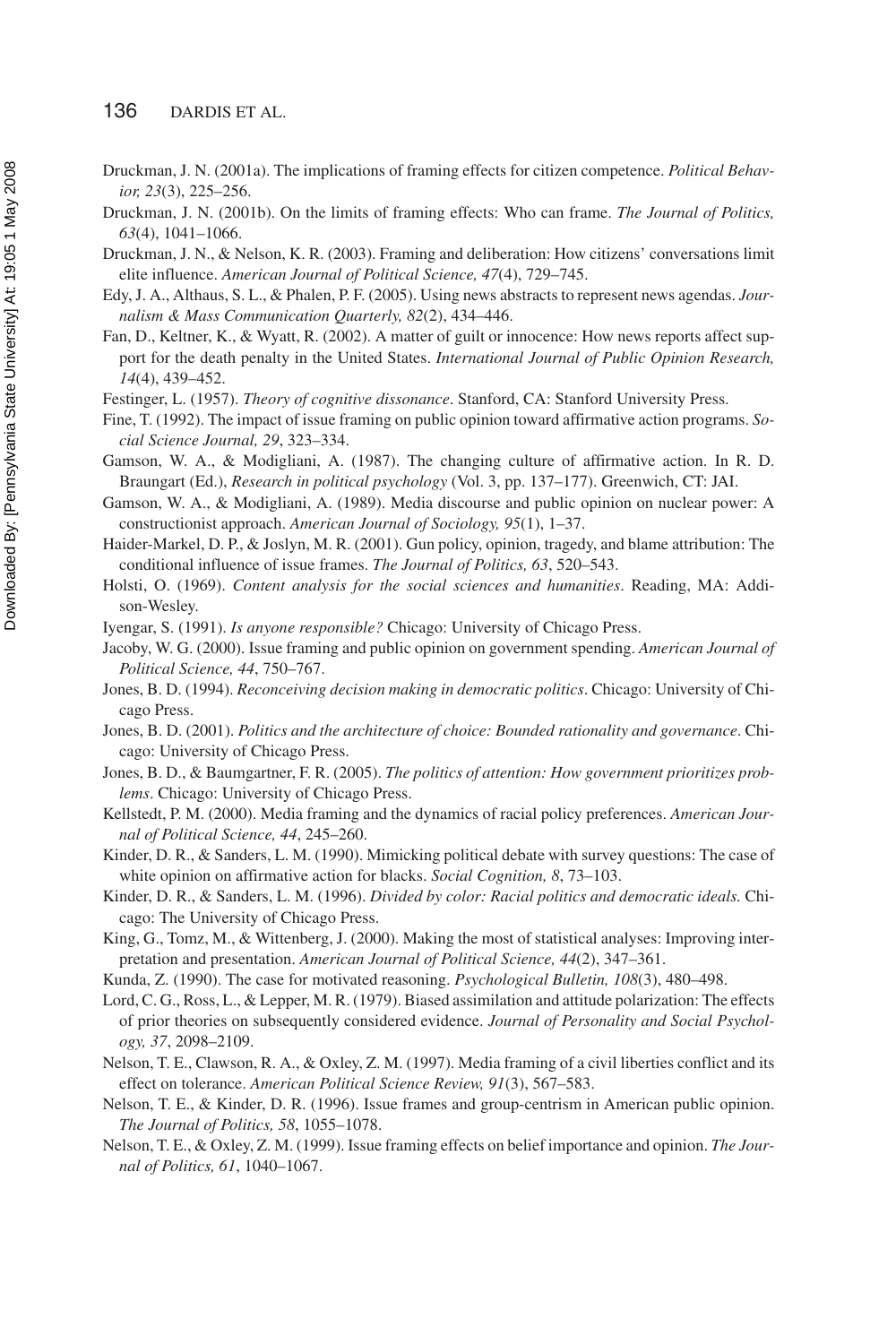- Nelson, T. E., Oxley, Z. M., & Clawson, R. A. (1997). Toward a psychology of framing effects. *Political Behavior, 19*(3), 221–246.
- Pollock, P. H. I. (1994). Issues, values, and critical moments: Did "Magic" Johnson transform public opinion on AIDS? *American Journal of Political Science, 38*, 426–446.
- Price, V., & Na, E. K. (2000, May). *Citizen deliberation and resistance to framing effects.* Paper presented at the Annual Meeting of the American Association for Public Opinion Research, Portland, OR.
- Price, V., & Tewksbury, D. (1997). News values and public opinion: A theoretical account of media priming and framing. In G. Barnett & F. J. Boster (Eds.), *Progress in the communication sciences* (pp. 173–212). New York: Ablex.
- Price, V., Tewksbury, D., & Powers, E. (1997). Switching trains of thought: The impact of news frames on readers' cognitive responses. *Communication Research, 24*(5), 481–506.
- Schneider, A., & Ingram, H. (1993). Social construction of target populations: Implications for politics and policy. *American Political Science Review, 87*, 334–347.
- Shah, D. V., Domke, D., & Wackman, D. B. (1996). To thine own self be true: Values, framing, and voter decision-making strategies. *Communication Research, 23*, 509–560.
- Shen, F. (2004). Effects of news frames and schemas on individuals' issue interpretations and attitudes. *Journalism & Mass Communication Quarterly, 81*(2), 400–416.
- Sourcebook of Criminal Justice Statistics Online. (2006, July 22). *Attitudes toward the death penalty for persons convicted of murder* [Table 2.51.2006]. Albany, NY: Author. Retrieved from http://www.albany.edu/sourcebook/pdf/t2512006.pdf
- Stimson, J., MacKuen, M. B., & Erikson, R. S. (1995). Dynamic representation. *American Political Science Review, 89*, 543–565.
- Taylor, S. E., & Fiske, S. T. (1981). Getting inside the head: Methodologies for process analysis in attribution and social cognition. In J. H. Harvey, W. Ickes, & R. F. Kidd (Eds.), *New directions in attribution research* (Vol. 3, pp. 459–534). Hillsdale, NJ: Lawrence Erlbaum Associates.
- Terkildsen, N., & Schnell, F. (1997). How media frames move public opinion: An analysis of the women's movement. *Political Research Quarterly, 50,* 879–900.
- Tversky, A., & Kahneman, D. (1986). Rational choice and the framing of decisions. *Journal of Business, 59,* S251–S278.
- Umphrey, L. R. (2004). Message defensiveness, efficacy, and health-related behavioral intentions. *Communication Research Reports, 21*(4), 329–337.
- U.S. Department of Justice. (2006, December 10). *Capital punishment, 2005* (Bureau of Justice Statistics Bulletin NJC 215083). Washington, DC: Author. Retrieved from http://www.ojp.usdoj.gov/ bjs/pub/pdf/cp05.pdf
- Zaller, J. (1992). *The nature and origins of mass opinion*. Cambridge, UK: Cambridge University Press.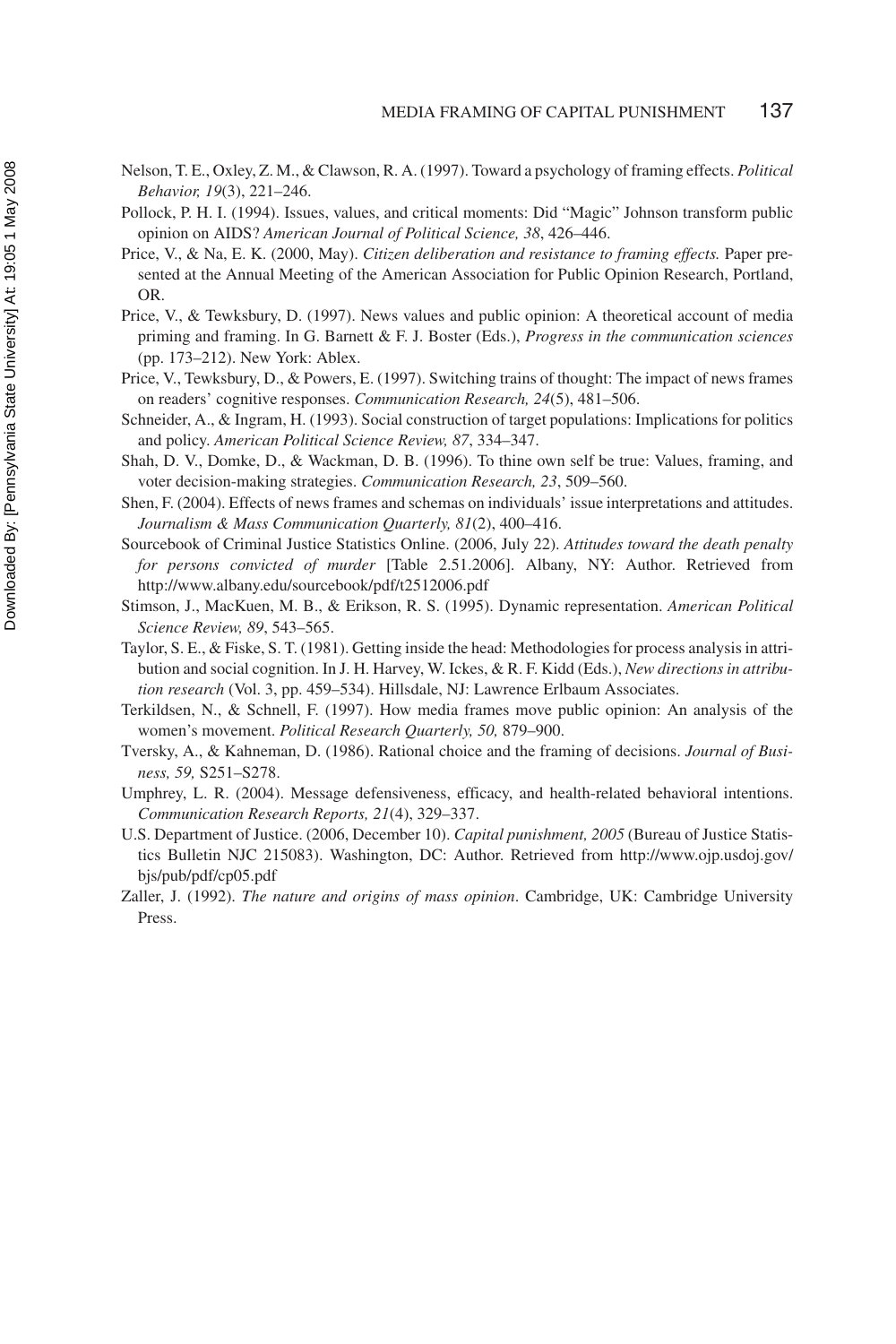#### APPENDIX

#### Text of Manipulated Newspaper Articles

Each experimental group read a similar "newspaper" story. The stories were composed to resemble a photocopy of an actual newspaper article. The headlines, lead, and closing paragraphs were manipulated. In each case the middle two paragraphs were identical. Treatments were as follows:

#### Neutral (Control) Condition

Capital punishment debated: Lawmakers intensify dispute

State lawmakers clashed again today over pending death penalty legislation that has been the source of much political friction in the last week. Legislators are strongly divided on the issue, as witnessed by the heated nature of this morning's discussion, and the debate is expected to continue into the early part of next week. This is a familiar agenda item in the state senate, which has deliberated capital punishment legislation twice in the last three years, each time with great conflict and turmoil. This morning's meeting was no exception.

[Middle paragraphs inserted here; see below]

Even the brevity of the session has raised concern among some lawmakers who expressed reluctance to decide on a bill of such importance in a three-day special session. Nevertheless, the debate will end in a vote Monday. It is difficult to predict whether the problematic nature of this session will influence how this group of legislators, usually hailed for its ability to reach bipartisan compromises, will handle future policy issues. One thing is clear: it is doubtful that a full consensus will be reached by Monday.

### Anti-Death Penalty / Morality Frame

Capital punishment denounced: Moral objections dominate legislative debate

State lawmakers clashed again today over pending death penalty legislation, which some officials say threatens the moral balance of our society by sanctioning state-sponsored murder. These legislators called today for a more civilized penal system that tempers the heat of emotion and directs society instead toward alternative punishments and greater respect for human life. "It discredits us," Senator Pat James said, "both as statesmen and as human beings, to be reduced to a level where we act through violence and bloodlust in the name of justice."

[Middle paragraphs inserted here; see below]

For many, the issue is a moral one, and many say the death penalty is morally wrong. It is inappropriate, some lawmakers argue, for decisions about life and death to rest in human hands. They contend that government should not pass final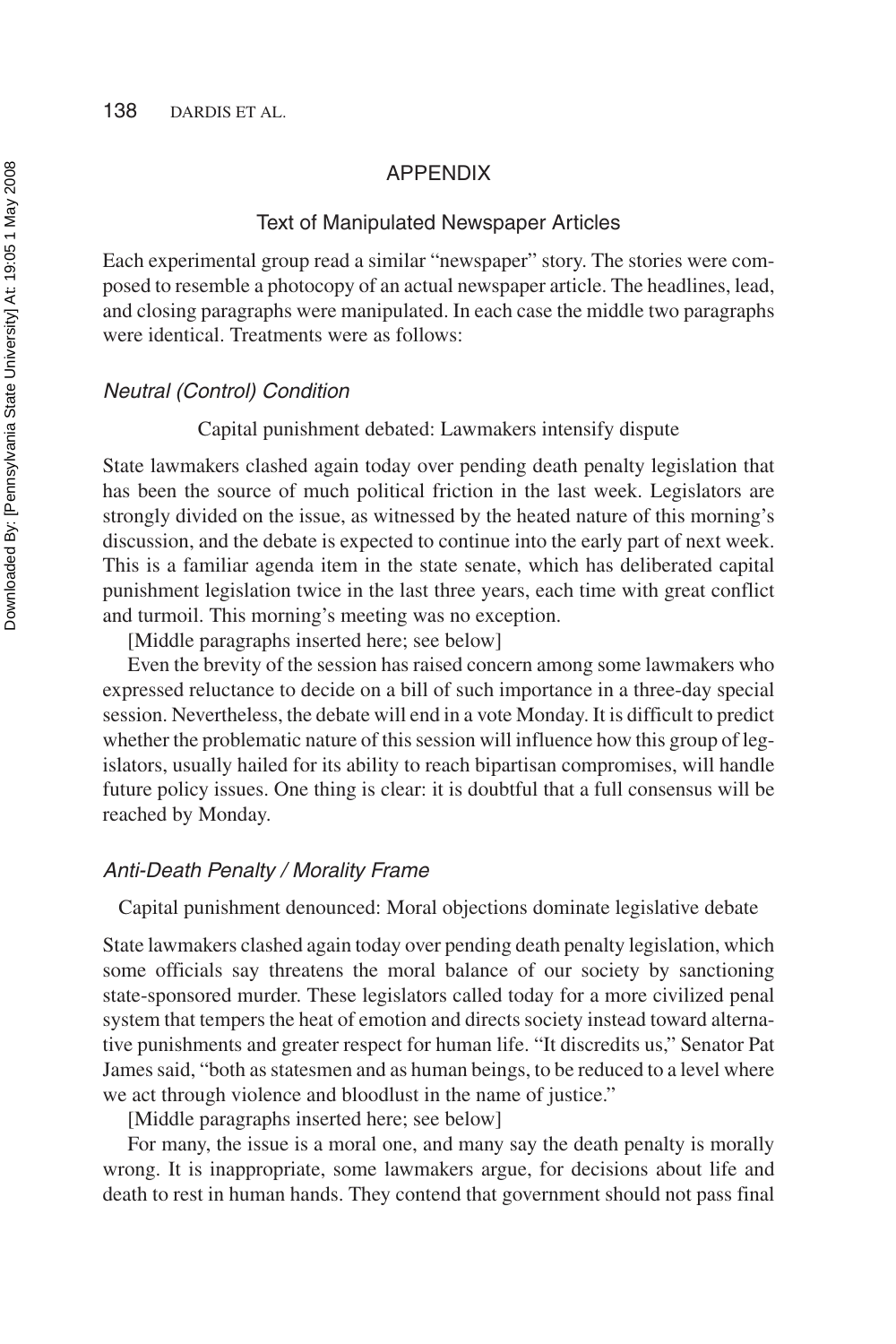judgment on human beings, no matter what they have done, because the weight of that judgment is too great for society to bear. "The death penalty is still killing, and killing is a sin," Senator Chris Thomas said. "State-sponsored killing is just as wrong as the original murder for which these criminals should be punished."

### Anti-Death Penalty / Innocence Frame

Capital punishment denounced: Flaws in system dominate legislative debate

State lawmakers clashed again today over pending death penalty legislation, which some officials say threatens the lives of innocent people accused of crimes they did not commit. These legislators cite exonerations as proof of errors in the system; errors that are human and unavoidable. "Our death penalty system is not just deeply flawed," Senator Pat James said. "For the wrongly convicted its flaws are fatal. Our society has deemed the execution of a few innocents an acceptable price to pay to eliminate the guilty, and that's a disgrace."

[Middle paragraphs inserted here; see below]

For many, the question is simple: Can we guarantee that the system is 100 percent perfect, that no mistake could ever be made? For many lawmakers, the answer is no. "Executing the wrong person is the most ghastly error imaginable, because it's an error we can't undo," Senator Chris Thomas said. "The death penalty is a human-designed institution. And while we can add safeguards, we can never be sure that the system will be perfect, not just beyond a reasonable doubt, but absolutely perfect. When dealing with a matter of life and death, we must have that certainty."

#### Pro-Death Penalty / Morality Frame

Capital punishment advocated: Moral approval dominates legislative debate

State lawmakers clashed again today over pending death penalty legislation, which some officials say threatens the moral balance of society by placing greater value on the rights of criminals than on the lives of victims. The memories of victims who have been slain are disgraced, they claim, by "quarrelling over legalities." "It is nothing short of common decency," Senator Pat James said this morning, "to act in proportional response to evil deeds. When an individual commits murder with malice and without mercy, that person deserves to die."

[Middle paragraphs inserted here; see below]

For many, the issue is a moral one, and many say the death penalty is morally justified. Simply put, they believe some crimes are terrible enough to demand the death penalty. "It would be unethical for us to deliver any softer punishment for these brutal crimes, as if the worth of the victim's life could be measured via sentencing guidelines," Senator Chris Thomas said. "I cannot in good conscience tell the mother of a child who has been murdered that the only punishment the killer will receive is a lifetime guarantee of free room and board."